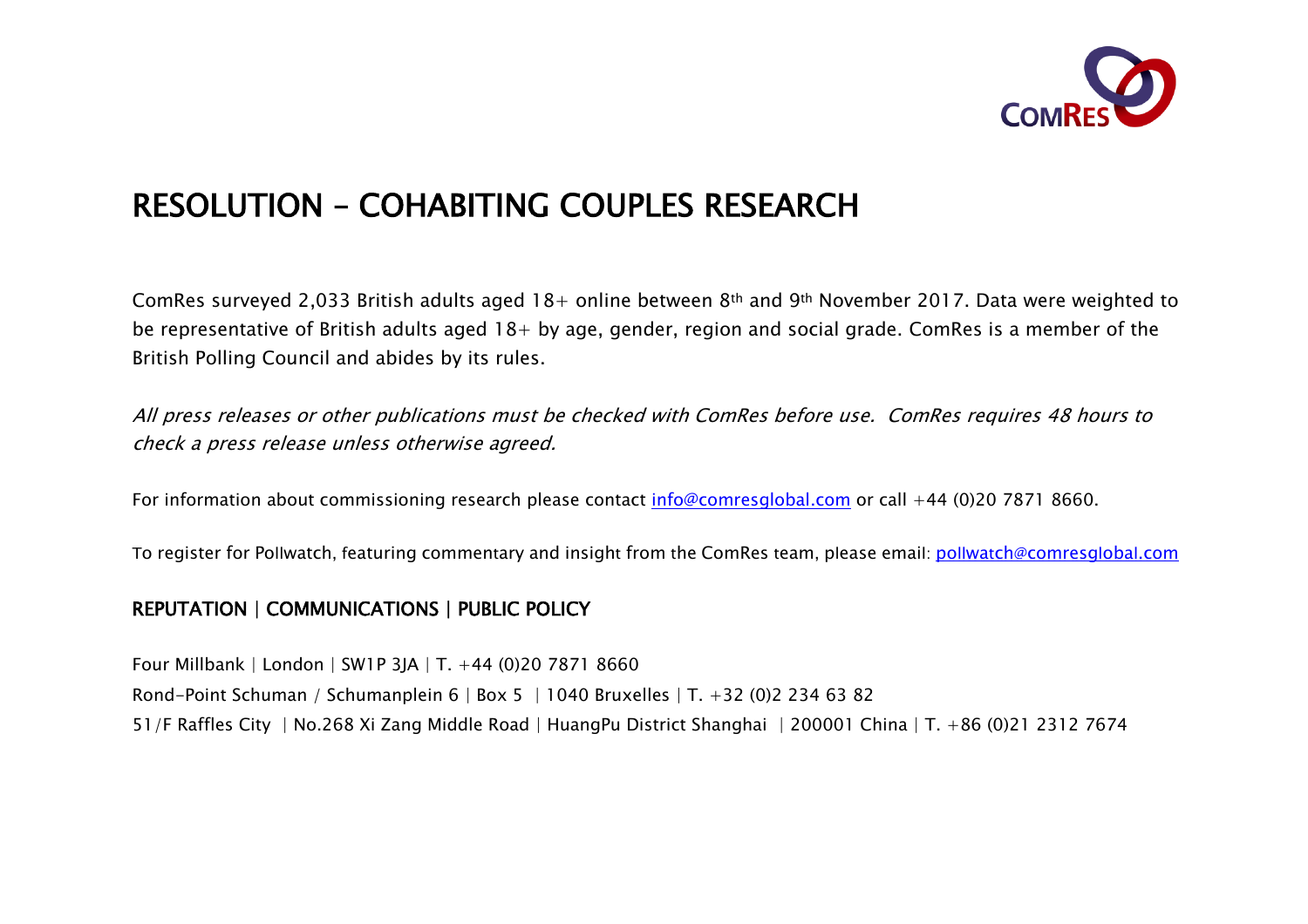Absolutes/col percents

Table 1

**Q1. Please read the statements below, and indicate whether you believe them to be true or false. Base: All respondents**

If one partner - the property If one partner owner - in an<br>in an unmarried unmarried After living Unmarried in an unmarried unmarried<br>together for couples who couple has couple dies together for couples who couple has couple dies<br>more than two have lived contributed to without making contributed to without making<br>household a will the years, together for household a will, the unmarried more than two finances (e.g. property they unmarried more than two finances (e.g. property the couples have years benefit paying utility lived in couples have years benefit paying utility ived in<br>similar rights from what is bills, sharing together similar rights from what is bills, sharing together<br>to married known as a costs of home automatically to married known as a costs of home automatically<br>couples if they 'common law improvements).. passes to their improvements).. break up marriage' https://www.partner Unweighted base 2033 2033 2033 2033 Weighted base 2033 2033 2033 2033 True 549 744 454 269 27% 37% 22% 13% False 853 569 853 1212 42% 28% 42% 60% Don't know 631 721 726 553 31% 35% 36% 27% **Summary table**

**COMRES** 

**Prepared by ComRes**



Page 1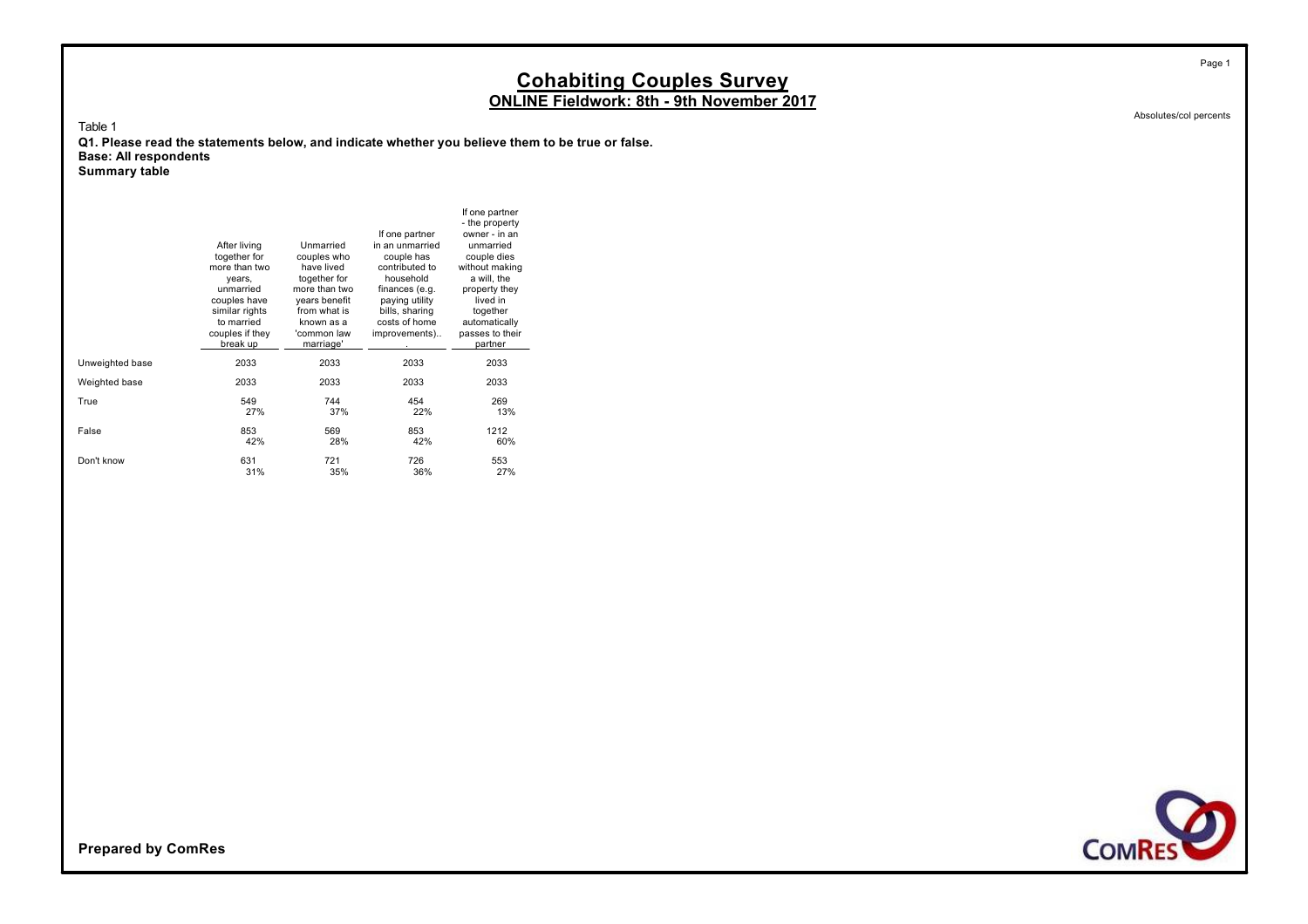Absolutes/col percents

Page 2

Table 2

**Q1. Please read the statements below, and indicate whether you believe them to be true or false.**

**Base: All respondents**

**After living together for more than two years, unmarried couples have similar rights to married couples if they break up**

|                 |            | Gender      |               |              |              |              |              | Age          |              |            |             |              |               | Social Grade          |                |             | <b>Employment Sector</b> |                |
|-----------------|------------|-------------|---------------|--------------|--------------|--------------|--------------|--------------|--------------|------------|-------------|--------------|---------------|-----------------------|----------------|-------------|--------------------------|----------------|
|                 | Total      | Male<br>(a) | Female<br>(b) | 18-24<br>(c) | 25-34<br>(d) | 35-44<br>(e) | 45-54<br>(f) | 55-64<br>(q) | $65+$<br>(h) | 18-34      | 35-54       | $55+$<br>(k) | AВ            | C <sub>1</sub><br>(m) | C <sub>2</sub> | DE<br>(O)   | Public                   | Pri-<br>vate   |
| Unweighted base | 2033       | 976         | 1057          | 229          | 342          | 322          | 351          | 294          | 495          | 571        | 673         | 789          | 604           | 584                   | 327            | 518         | 233                      | 850            |
| Weighted base   | 2033       | 992         | 1041          | 228          | 350          | 327          | 362          | 299          | 468          | 577        | 689         | 767          | 544           | 567                   | 418            | 504         | 256                      | 915            |
| True            | 549<br>27% | 286<br>29%  | 263<br>25%    | 46<br>20%    | 96<br>28%с   | 87<br>27%    | 116<br>32%CH | 95<br>32%CH  | 110<br>24%   | 142<br>25% | 203<br>29%i | 205<br>27%   | 125<br>23%    | 151<br>27%            | 122<br>29%     | 151<br>30%L | 86<br>34%q               | 246<br>27%     |
| False           | 853<br>42% | 399<br>40%  | 454<br>44%    | 97<br>43%    | 149<br>43%   | 141<br>43%   | 141<br>39%   | 114<br>38%   | 211<br>45%g  | 246<br>43% | 282<br>41%  | 325<br>42%   | 266<br>49%MNO | 238<br>42%o           | 164<br>39%     | 184<br>37%  | 111<br>43%               | 391<br>43%     |
| Don't know      | 631<br>31% | 307<br>31%  | 324<br>31%    | 85<br>37% df | 104<br>30%   | 100<br>30%   | 105<br>29%   | 91<br>30%    | 147<br>31%   | 189<br>33% | 205<br>30%  | 237<br>31%   | 153<br>28%    | 178<br>31%            | 132<br>32%     | 168<br>33%  | 59<br>23%                | 278<br>$30\%p$ |

**Proportions/Means: Columns Tested (5%, 10% risk level) - a/b - c/d/e/f/g/h - i/j/k - l/m/n/o - p/q**

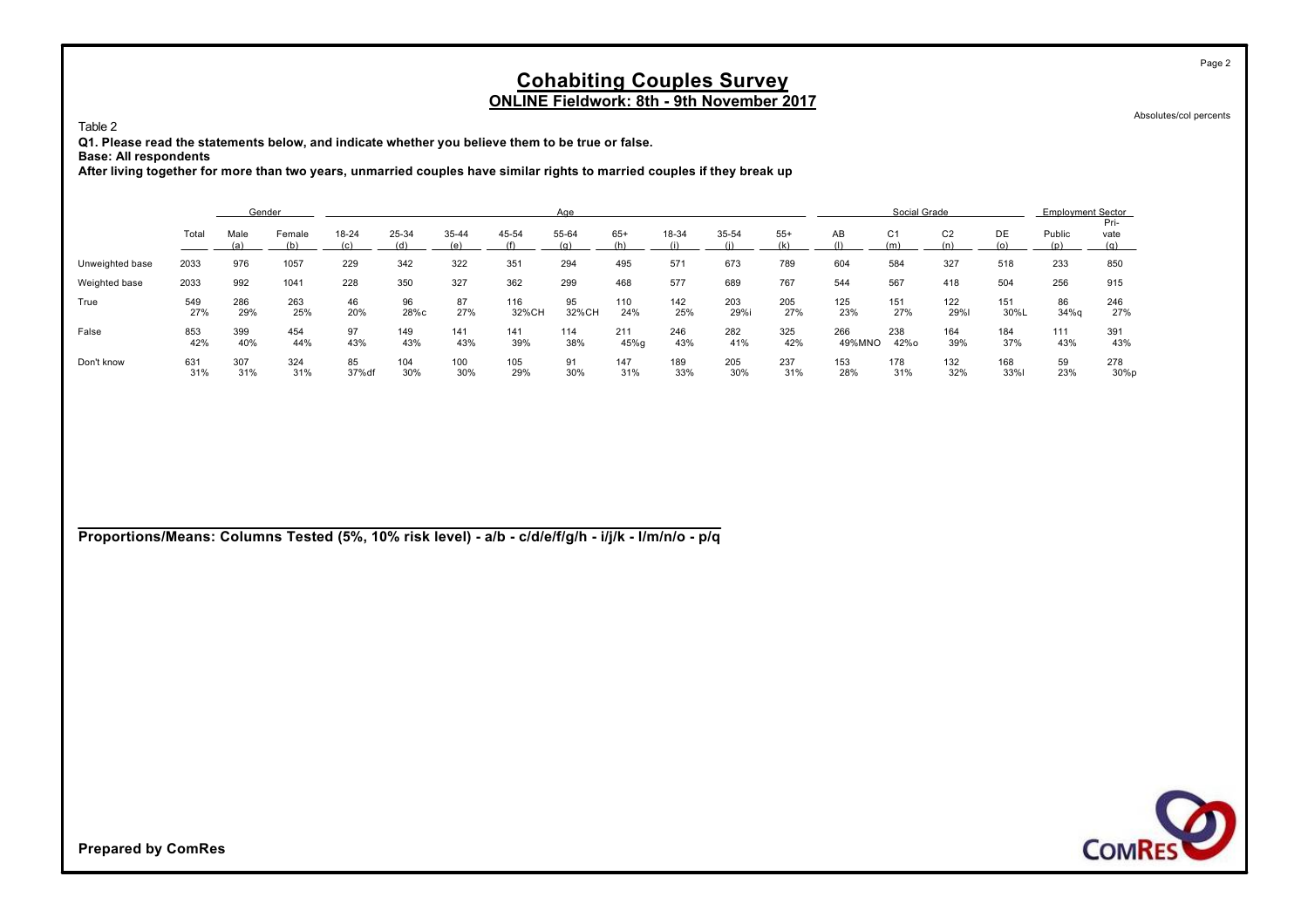Absolutes/col percents

Page 3

Table 2

**Q1. Please read the statements below, and indicate whether you believe them to be true or false.**

**Base: All respondents**

**After living together for more than two years, unmarried couples have similar rights to married couples if they break up**

|                 |            |            |               |            |            |             | Region    |           |           |           |            |            |           |            |               |         |                             | <b>Marital Status</b> |             |           |           |             |
|-----------------|------------|------------|---------------|------------|------------|-------------|-----------|-----------|-----------|-----------|------------|------------|-----------|------------|---------------|---------|-----------------------------|-----------------------|-------------|-----------|-----------|-------------|
|                 |            |            |               |            |            |             |           |           |           |           |            |            |           |            | NET:          |         |                             |                       |             |           |           |             |
|                 |            |            |               |            |            |             |           |           |           |           |            |            |           |            | Mar-<br>ried/ |         |                             |                       | NET:        |           |           |             |
|                 |            |            |               |            |            |             |           |           |           |           |            |            |           |            | Civil         |         |                             |                       | Wid-        |           |           |             |
|                 |            |            |               |            |            |             |           |           |           |           |            |            |           |            | part-         |         |                             |                       | owed/       |           |           |             |
|                 |            |            |               |            |            |             | York-     |           |           |           |            |            |           |            | nership       |         |                             |                       | separ-      |           |           |             |
|                 |            |            |               |            |            |             | shire &   | West      | East      |           |            |            |           |            | $/$ co        |         | Civil                       |                       | ated/       |           |           |             |
|                 |            | Scot-      |               | NET:       | North      | North       | Humb-     | Mid-      | Mid-      |           |            | South      | South     |            | hab-          |         | Part-                       | Co Hab-               | div-        |           | Separ-    | Div-        |
|                 | Total      | land       | Wales         | England    | East       | West        | erside    | lands     | lands     | Eastern   | London     | East       | West      | Single     | iting         | Married | nership                     | iting                 | orced       | Widowed   | ated      | orced       |
|                 |            | <u>(a)</u> | (b)           | (d)        | (e)        |             | (a)       |           |           |           | (k)        |            | (m)       | (n)        | (0)           | (p)     | (q)                         | (r)                   | (s)         |           |           | (v)         |
| Unweighted base | 2033       | 194        | 121           | 1718       | 91         | 221         | 191       | 162       | 156       | 223       | 256        | 251        | 167       | 607        | 1169          | 865     | 18                          | 286                   | 247         | 73        | 27        | 147         |
| Weighted base   | 2033       | 179        | 102           | 1752       | $85*$      | 234         | 171       | 183       | 152       | 195       | 270        | 283        | 179       | 610        | 1192          | 873     | $18**$                      | 301                   | 224         | $68*$     | $26**$    | 129         |
| True            | 549<br>27% | 54<br>30%M | 27<br>26%     | 468<br>27% | 25<br>29%m | 77<br>33%iM | 44<br>26% | 49<br>27% | 37<br>24% | 51<br>26% | 71<br>26%m | 81<br>29%M | 33<br>19% | 132<br>22% | 340<br>28%NR  | 269     | $\overline{4}$<br>31%NR 21% | 66<br>22%             | 76<br>34%NR | 20<br>29% | 11<br>43% | 45<br>35%NR |
|                 |            |            |               |            |            |             |           |           |           |           |            |            |           |            |               |         |                             |                       |             |           |           |             |
| False           | 853<br>42% | 81<br>45%  | 53            | 719<br>41% | 35         | 92          | 74        | 79        | 60        | 76        | 107        | 117        | 79        | 251        | 513           | 351     | 8                           | 154                   | 85          | 32<br>47% | 6         | 47          |
|                 |            |            | 52%DFiJ<br>KI |            | 41%        | 39%         | 43%       | 43%       | 39%       | 39%       | 40%        | 41%        | 44%       | 41%        | 43%           | 40%     | 47%                         |                       | 51%NOPS38%  |           | 23%       | 36%         |
| Don't know      | 631        | 44         | 22            | 565        | 26         | 64          | 53        | 55        | 55        | 68        | 92         | 84         | 66        | 227        | 339           | 252     | 6                           | 81                    | 62          | 16        | 9         | 37          |
|                 | 31%        | 25%        | 22%           | 32%AB      | 31%        | 27%         | 31%       | 30%       | 36%ABf    | 35%AB     | 34%AB      | 30%        | 37%ABf    |            | 37%OPRS28%    | 29%     | 32%                         | 27%                   | 28%         | 24%       | 34%       | 29%         |
|                 |            |            |               |            |            |             |           |           |           |           |            |            |           | Tv         |               |         |                             |                       |             |           |           |             |

**Proportions/Means: Columns Tested (5%, 10% risk level) - a/d - b/d - c/d - a/b/c/e/f/g/h/i/j/k/l/m - n/o/p/q/r/s/t/u/v \* small base; \*\* very small base (under 30) ineligible for sig testing**

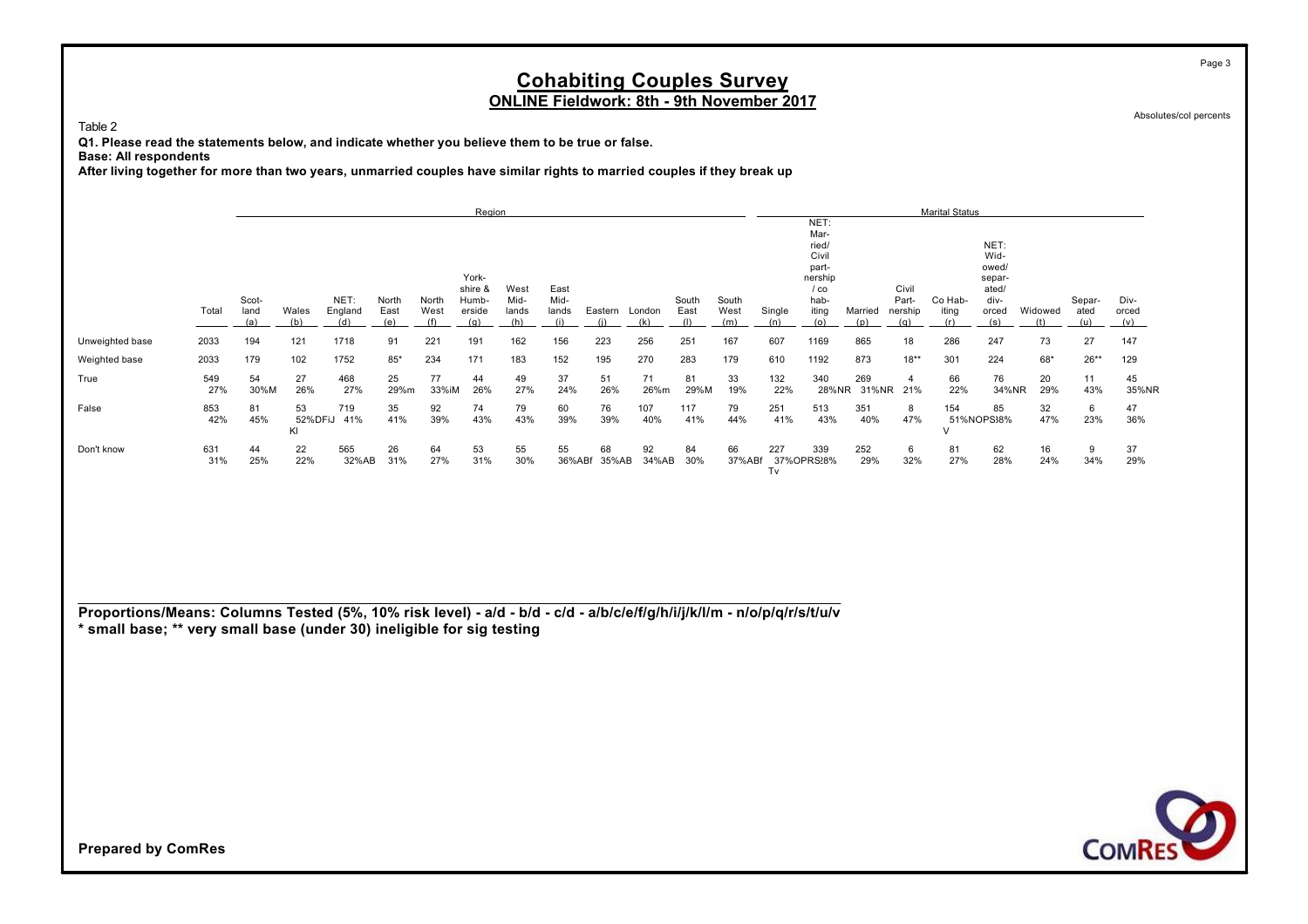Absolutes/col percents

Page 4

Table 3

**Q1. Please read the statements below, and indicate whether you believe them to be true or false.**

**Base: All respondents**

**Unmarried couples who have lived together for more than two years benefit from what is known as a 'common law marriage'**

|                 |            | Gender      |               |              |                        |              |                | Age            |              |              |             |             |              | Social Grade          |                |             | <b>Employment Sector</b> |              |
|-----------------|------------|-------------|---------------|--------------|------------------------|--------------|----------------|----------------|--------------|--------------|-------------|-------------|--------------|-----------------------|----------------|-------------|--------------------------|--------------|
|                 | Total      | Male<br>(a) | Female<br>(b) | 18-24<br>(c) | 25-34<br>(d)           | 35-44        | 45-54          | 55-64<br>(a)   | $65+$<br>(h) | 18-34        | 35-54       | $55+$       | AB           | C <sub>1</sub><br>(m) | C <sub>2</sub> | DE          | Public                   | Pri-<br>vate |
| Unweighted base | 2033       | 976         | 1057          | 229          | 342                    | 322          | 351            | 294            | 495          | 571          | 673         | 789         | 604          | 584                   | 327            | 518         | 233                      | 850          |
| Weighted base   | 2033       | 992         | 1041          | 228          | 350                    | 327          | 362            | 299            | 468          | 577          | 689         | 767         | 544          | 567                   | 418            | 504         | 256                      | 915          |
| True            | 744<br>37% | 394<br>40%B | 350<br>34%    | 66<br>29%    | 111<br>32%             | 110<br>34%   | 159<br>44%CDEH | 132<br>44%CDEH | 165<br>35%   | 177<br>31%   | 269<br>39%1 | 298<br>39%  | 188<br>34%   | 196<br>35%            | 162<br>39%     | 198<br>39%  | 90<br>35%                | 333<br>36%   |
| False           | 569<br>28% | 253<br>25%  | 316<br>30%A   | 45<br>20%    | 92<br>26%              | 98<br>30%C   | 102<br>28%C    | 85<br>29%C     | 146<br>31%C  | 137<br>24%   | 200<br>29%i | 231<br>30%I | 179<br>33%MO | 153<br>27%            | 122<br>29%o    | 115<br>23%  | 84<br>33%                | 250<br>27%   |
| Don't know      | 721<br>35% | 346<br>35%  | 375<br>36%    | 116          | 146<br>51%DEFGH 42%FGH | 119<br>36%FG | 101<br>28%     | 81<br>27%      | 156<br>33%q  | 263<br>46%JK | 220<br>32%  | 238<br>31%  | 178<br>33%   | 217<br>38%In          | 135<br>32%     | 191<br>38%l | 83<br>32%                | 332<br>36%   |

**Proportions/Means: Columns Tested (5%, 10% risk level) - a/b - c/d/e/f/g/h - i/j/k - l/m/n/o - p/q**

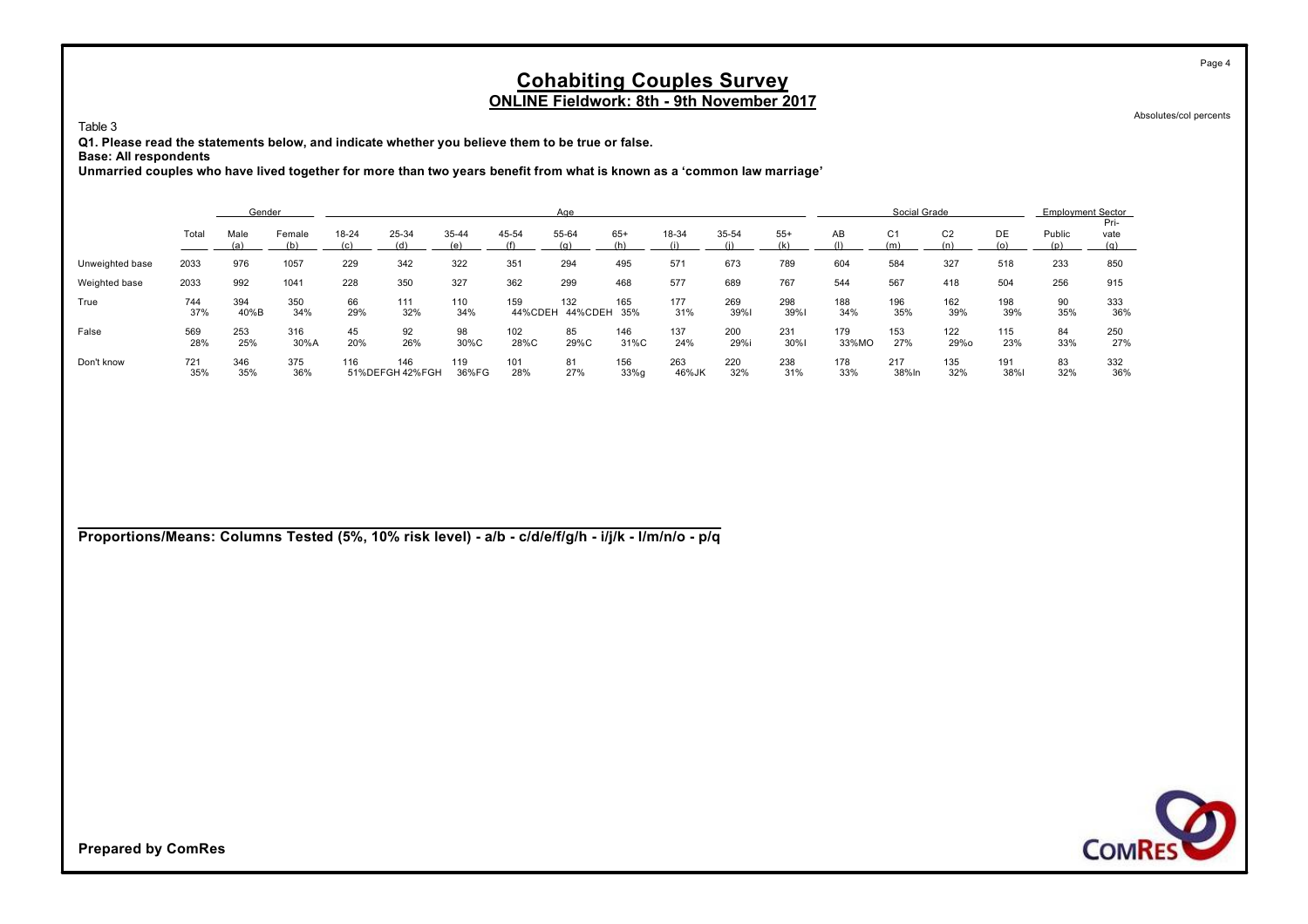Absolutes/col percents

Table 3

**Q1. Please read the statements below, and indicate whether you believe them to be true or false.**

**Base: All respondents**

**Unmarried couples who have lived together for more than two years benefit from what is known as a 'common law marriage'**

|                 |            |                      |              |                        |               |               | Region                            |                              |                              |            |               |                      |                      |               |                                |                |                                  | <b>Marital Status</b>   |                               |            |                |                      |
|-----------------|------------|----------------------|--------------|------------------------|---------------|---------------|-----------------------------------|------------------------------|------------------------------|------------|---------------|----------------------|----------------------|---------------|--------------------------------|----------------|----------------------------------|-------------------------|-------------------------------|------------|----------------|----------------------|
|                 |            |                      |              |                        |               |               |                                   |                              |                              |            |               |                      |                      |               | NET:<br>Mar-                   |                |                                  |                         |                               |            |                |                      |
|                 |            |                      |              |                        |               |               |                                   |                              |                              |            |               |                      |                      |               | ried/<br>Civil                 |                |                                  |                         | NET:<br>Wid-                  |            |                |                      |
|                 |            |                      |              |                        |               |               | York-                             |                              |                              |            |               |                      |                      |               | part-<br>nership               |                |                                  |                         | owed/<br>separ-               |            |                |                      |
|                 | Total      | Scot-<br>land<br>(a) | Wales<br>(b) | NET:<br>England<br>(d) | North<br>East | North<br>West | shire &<br>Humb-<br>erside<br>(a) | West<br>Mid-<br>lands<br>(h) | East<br>Mid-<br>lands<br>(i) | Eastern    | London<br>(k) | South<br>East<br>(1) | South<br>West<br>(m) | Single<br>(n) | $/$ co<br>hab-<br>iting<br>(o) | Married<br>(p) | Civil<br>Part-<br>nership<br>(a) | Co Hab-<br>iting<br>(r) | ated/<br>div-<br>orced<br>(s) | Widowed    | Separ-<br>ated | Div-<br>orced<br>(v) |
| Unweighted base | 2033       | 194                  | 121          | 1718                   | 91            | 221           | 191                               | 162                          | 156                          | 223        | 256           | 251                  | 167                  | 607           | 1169                           | 865            | 18                               | 286                     | 247                           | 73         | 27             | 147                  |
| Weighted base   | 2033       | 179                  | 102          | 1752                   | $85*$         | 234           | 171                               | 183                          | 152                          | 195        | 270           | 283                  | 179                  | 610           | 1192                           | 873            | $18**$                           | 301                     | 224                           | $68*$      | $26***$        | 129                  |
| True            | 744<br>37% | 77<br>43%djkl<br>M   | 38<br>38%    | 628<br>36%             | 37<br>43%m    | 89<br>38%     | 58<br>34%                         | 73<br>40%                    | 65<br>42%jlM                 | 65<br>33%  | 92<br>34%     | 95<br>34%            | 55<br>31%            | 180<br>29%    | 461<br>39%N                    | 350            | 11<br>40%NR 63%                  | 99<br>33%               | 101<br>45%NoR                 | 29<br>42%N | 16<br>59%      | 57<br>44%NR          |
| False           | 569<br>28% | 51<br>29%            | 27<br>26%    | 491<br>28%             | 22<br>26%     | 68<br>29%     | 43<br>25%                         | 52<br>28%                    | 37<br>24%                    | 54<br>28%  | 71<br>26%     | 89<br>31%            | 56<br>31%            | 153<br>25%    | 351<br>29%n                    | 247<br>28%     | 3<br>19%                         | 101<br>34%N             | 63<br>28%                     | 26<br>38%N | 3<br>10%       | 35<br>27%            |
| Don't know      | 721<br>35% | 51<br>28%            | 37<br>36%    | 633<br>36%a            | 27<br>31%     | 77<br>33%     | 70<br>41%A                        | 58<br>32%                    | 51<br>33%                    | 77<br>39%A | 108<br>40%A   | 99<br>35%            | 68<br>38%a           | 277<br>TV     | 380<br>45%OPRS32%t             | 276<br>32%t    | 3<br>18%                         | 101<br>33%T             | 60<br>27%                     | 14<br>20%  | 8<br>31%       | 38<br>29%            |

**Proportions/Means: Columns Tested (5%, 10% risk level) - a/d - b/d - c/d - a/b/c/e/f/g/h/i/j/k/l/m - n/o/p/q/r/s/t/u/v \* small base; \*\* very small base (under 30) ineligible for sig testing**



**Prepared by ComRes**

Page 5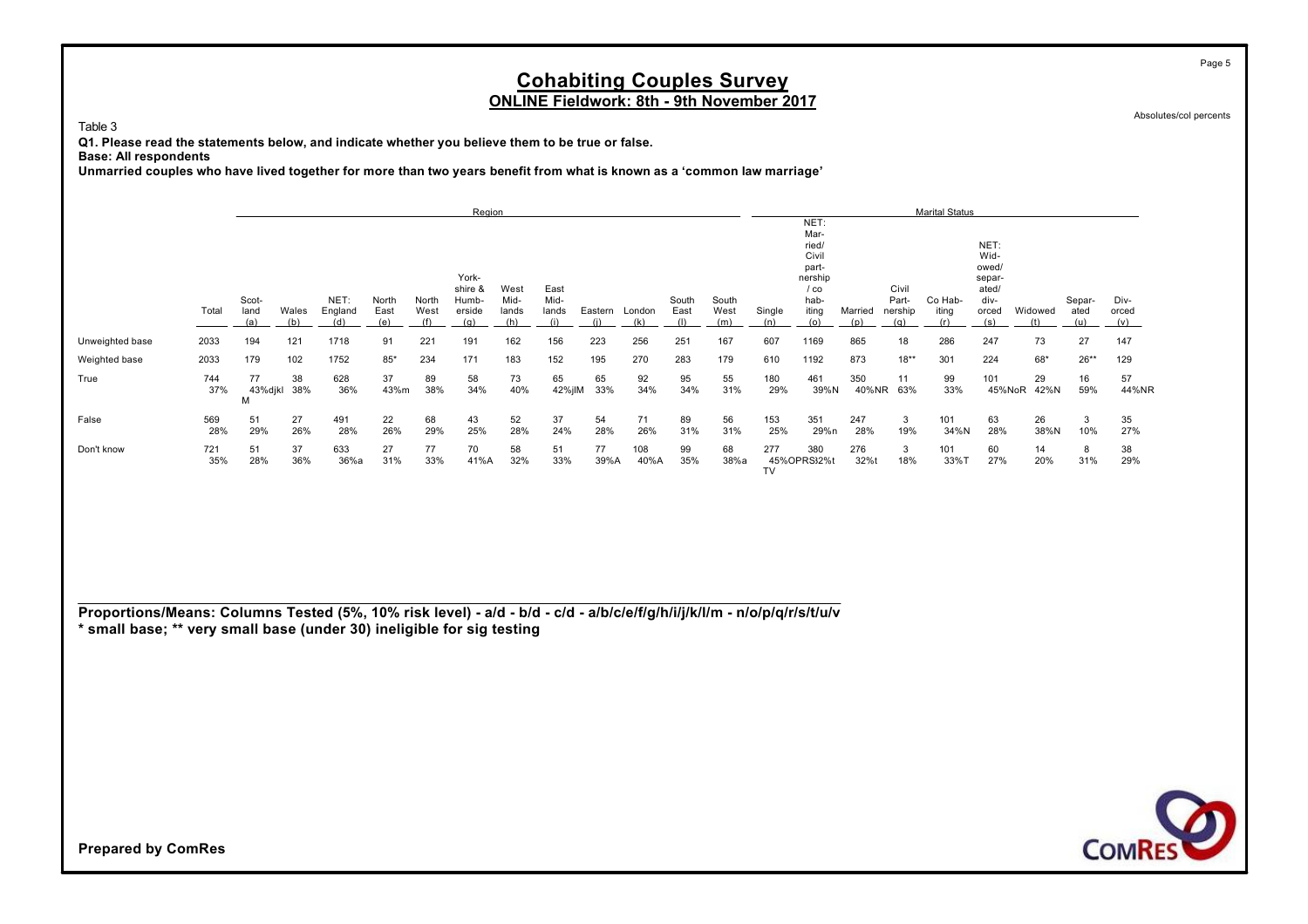Absolutes/col percents

Page 6

Table 4

**Q1. Please read the statements below, and indicate whether you believe them to be true or false.**

**Base: All respondents**

**If one partner in an unmarried couple has contributed to household finances (e.g. paying utility bills, sharing costs of home improvements), then they automatically have a right to property owned by their partner should the relationship break down**

|                 |            | Gender      |             |           |                     |             |             | Age          |             |              |              |            |              | Social Grade          |                |              | <b>Employment Sector</b> |              |
|-----------------|------------|-------------|-------------|-----------|---------------------|-------------|-------------|--------------|-------------|--------------|--------------|------------|--------------|-----------------------|----------------|--------------|--------------------------|--------------|
|                 | Total      | Male<br>(a) | Female      | 18-24     | 25-34               | 35-44       | 45-54       | 55-64<br>(n) | $65+$       | 18-34        | 35-54<br>(i) | $55+$      | AB           | C <sub>1</sub><br>(m) | C <sub>2</sub> | DE<br>(0)    | Public                   | Pri-<br>vate |
| Unweighted base | 2033       | 976         | 1057        | 229       | 342                 | 322         | 351         | 294          | 495         | 571          | 673          | 789        | 604          | 584                   | 327            | 518          | 233                      | 850          |
| Weighted base   | 2033       | 992         | 1041        | 228       | 350                 | 327         | 362         | 299          | 468         | 577          | 689          | 767        | 544          | 567                   | 418            | 504          | 256                      | 915          |
| True            | 454<br>22% | 241<br>24%b | 213<br>20%  | 51<br>22% | 75<br>21%           | 68<br>21%   | 76<br>21%   | 70<br>23%    | 114<br>24%  | 125<br>22%   | 144<br>21%   | 184<br>24% | 125<br>23%   | 128<br>23%            | 98<br>23%      | 104<br>21%   | 65<br>25%                | 194<br>21%   |
| False           | 853<br>42% | 393<br>40%  | 460<br>44%a | 73<br>32% | 147<br>42%C         | 141<br>43%C | 163<br>45%C | 130<br>44%C  | 197<br>42%C | 220<br>38%   | 305<br>44%i  | 328<br>43% | 250<br>46%NO | 250<br>44%n           | 156<br>37%     | 197<br>39%   | 111<br>43%               | 396<br>43%   |
| Don't know      | 726<br>36% | 358<br>36%  | 368<br>35%  | 104       | 128<br>46%dEFGH 37% | 118<br>36%  | 122<br>34%  | 98<br>33%    | 156<br>33%  | 231<br>40%jK | 240<br>35%   | 254<br>33% | 170<br>31%   | 189<br>33%            | 164<br>39%Lm   | 203<br>40%LM | 81<br>31%                | 325<br>36%   |

**Proportions/Means: Columns Tested (5%, 10% risk level) - a/b - c/d/e/f/g/h - i/j/k - l/m/n/o - p/q**

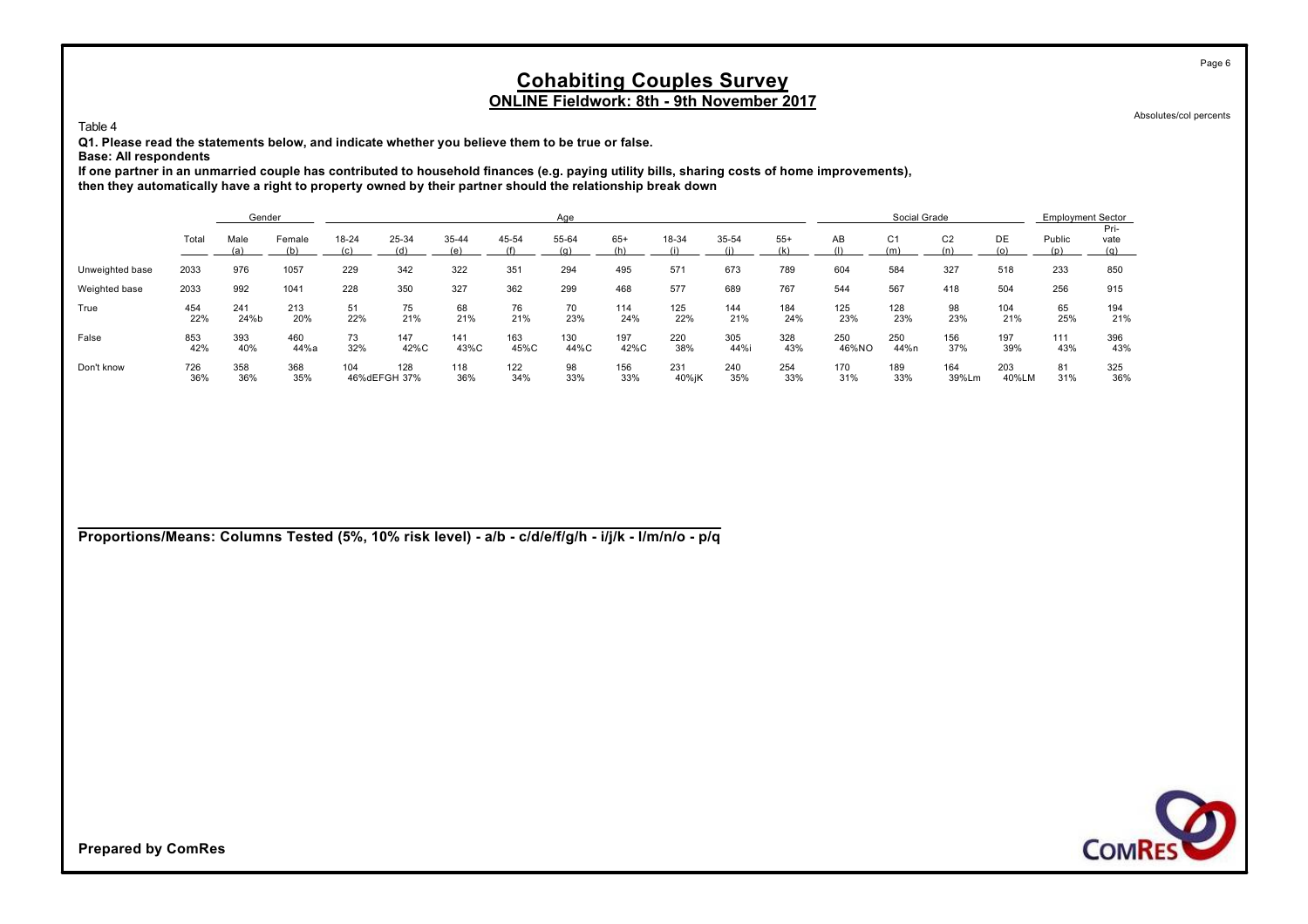Absolutes/col percents

Page 7

Table 4

**Q1. Please read the statements below, and indicate whether you believe them to be true or false.**

**Base: All respondents**

**If one partner in an unmarried couple has contributed to household finances (e.g. paying utility bills, sharing costs of home improvements), then they automatically have a right to property owned by their partner should the relationship break down**

|                 |            |             |                   |                |              |                  | Region            |              |              |            |               |            |                      |               |                   |                |                | <b>Marital Status</b> |                  |             |             |              |
|-----------------|------------|-------------|-------------------|----------------|--------------|------------------|-------------------|--------------|--------------|------------|---------------|------------|----------------------|---------------|-------------------|----------------|----------------|-----------------------|------------------|-------------|-------------|--------------|
|                 |            |             |                   |                |              |                  |                   |              |              |            |               |            |                      |               | NET:<br>Mar-      |                |                |                       |                  |             |             |              |
|                 |            |             |                   |                |              |                  |                   |              |              |            |               |            |                      |               | ried/<br>Civil    |                |                |                       | NET:<br>Wid-     |             |             |              |
|                 |            |             |                   |                |              |                  | York-             |              |              |            |               |            |                      |               | part-<br>nership  |                |                |                       | owed/<br>separ-  |             |             |              |
|                 |            | Scot-       |                   | NET:           | North        | North            | shire &<br>Humb-  | West<br>Mid- | East<br>Mid- |            |               | South      |                      |               | $/$ co<br>hab-    |                | Civil<br>Part- | Co Hab-               | ated/<br>div-    |             | Separ-      | Div-         |
|                 | Total      | land<br>(a) | Wales<br>(b)      | England<br>(d) | East<br>(e)  | West             | erside<br>(q)     | lands        | lands        | Eastern    | London<br>(k) | East       | South<br>West<br>(m) | Single<br>(n) | iting<br>(o)      | Married<br>(p) | nership<br>(a) | iting                 | orced<br>(s)     | Widowed     | ated<br>(u) | orced<br>(v) |
| Unweighted base | 2033       | 194         | 121               | 1718           | 91           | 221              | 191               | 162          | 156          | 223        | 256           | 251        | 167                  | 607           | 1169              | 865            | 18             | 286                   | 247              | 73          | 27          | 147          |
| Weighted base   | 2033       | 179         | 102               | 1752           | $85*$        | 234              | 171               | 183          | 152          | 195        | 270           | 283        | 179                  | 610           | 1192              | 873            | $18**$         | 301                   | 224              | $68*$       | $26**$      | 129          |
| True            | 454<br>22% | 49          | 19<br>27%hJkm 19% | 386<br>22%     | 25<br>29%Jkm | 71<br><b>KIM</b> | 40<br>30%BHiJ 23% | 35<br>19%    | 32<br>21%    | 35<br>18%  | 52<br>19%     | 64<br>23%  | 32<br>18%            | 109<br>18%    | 287<br>24%NR      | 232<br>27%NR   | 8<br>43%       | 47<br>16%             | 57<br>25%NR      | 21<br>31%NR | 2<br>9%     | 33<br>26%nR  |
| False           | 853<br>42% | 73<br>41%   | 47<br>46%         | 733<br>42%     | 36<br>42%    | 91<br>39%        | 71<br>42%         | 74<br>40%    | 67<br>44%    | 83<br>43%  | 118<br>44%    | 118<br>42% | 75<br>42%            | 237<br>39%    | 517<br>43%n       | 358<br>41%     | 5<br>30%       | 153                   | 97<br>51%NOPv43% | 28<br>41%   | 16<br>61%   | 52<br>41%    |
| Don't know      | 726<br>36% | 57<br>32%   | 36<br>35%         | 633<br>36%     | 25<br>29%    | 72<br>31%        | 59<br>35%         | 74<br>41%ef  | 53<br>35%    | 77<br>39%f | 100<br>37%    | 101<br>36% | 72<br>40%f           | 264<br>Tv     | 388<br>43%OPRS33% | 283<br>32%     | 5<br>27%       | 101<br>33%            | 71<br>32%        | 19<br>28%   | 8<br>29%    | 44<br>34%    |

**Proportions/Means: Columns Tested (5%, 10% risk level) - a/d - b/d - c/d - a/b/c/e/f/g/h/i/j/k/l/m - n/o/p/q/r/s/t/u/v \* small base; \*\* very small base (under 30) ineligible for sig testing**

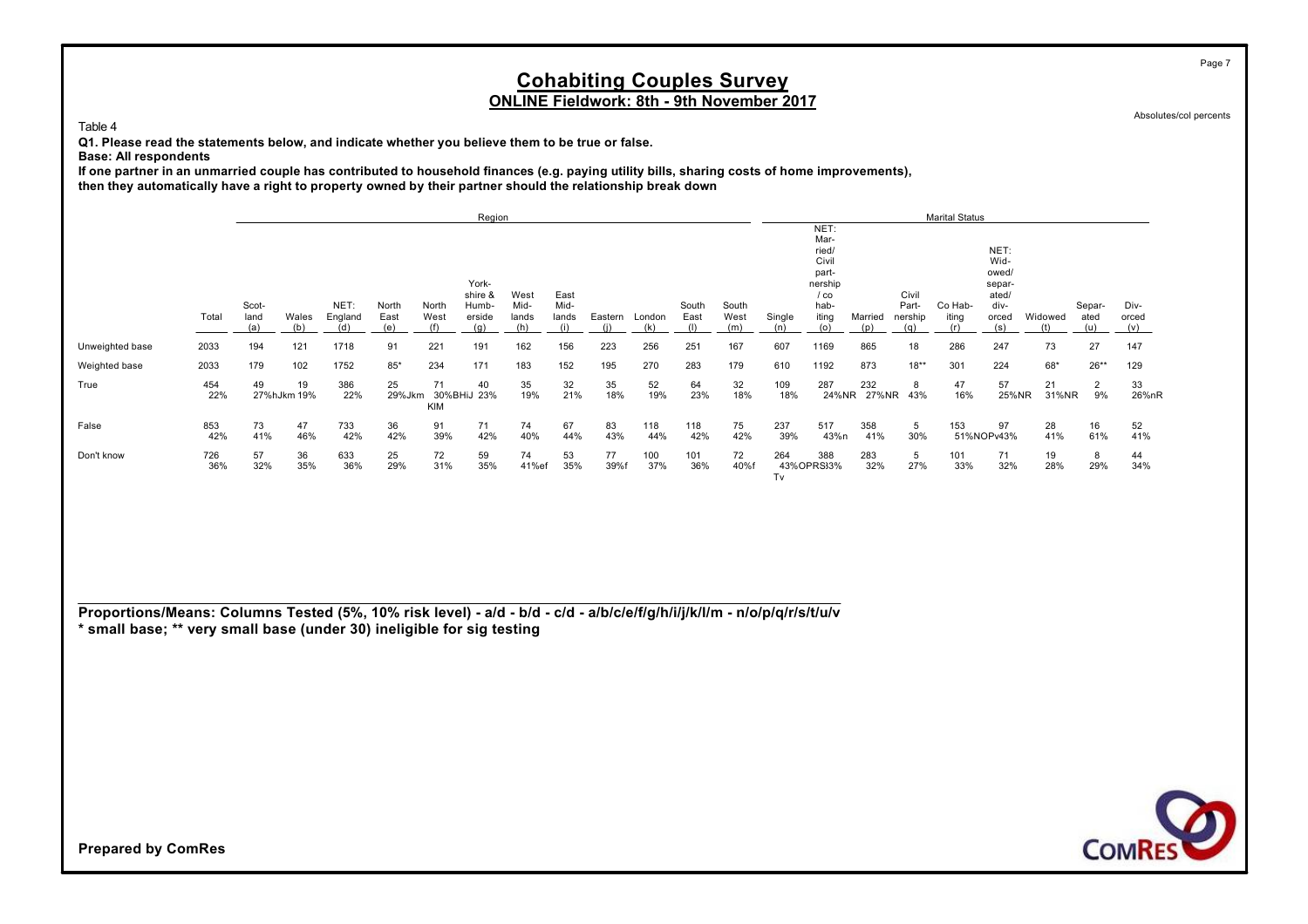Absolutes/col percents

Page 8

Table 5

**Q1. Please read the statements below, and indicate whether you believe them to be true or false.**

**Base: All respondents**

**If one partner - the property owner - in an unmarried couple dies without making a will, the property they lived in together automatically passes to their partner**

|                 |             | Gender      |               |                       |              |              |               | Age           |                    |              |             |              |              | Social Grade          |                |             | <b>Employment Sector</b> |              |
|-----------------|-------------|-------------|---------------|-----------------------|--------------|--------------|---------------|---------------|--------------------|--------------|-------------|--------------|--------------|-----------------------|----------------|-------------|--------------------------|--------------|
|                 | Total       | Male<br>(a) | Female<br>(b) | 18-24<br>(c)          | 25-34<br>(d) | 35-44        | 45-54         | 55-64<br>(q)  | $65+$<br>(h)       | 18-34        | 35-54       | $55+$        | AB           | C <sub>1</sub><br>(m) | C <sub>2</sub> | DE          | Public                   | Pri-<br>vate |
| Unweighted base | 2033        | 976         | 1057          | 229                   | 342          | 322          | 351           | 294           | 495                | 571          | 673         | 789          | 604          | 584                   | 327            | 518         | 233                      | 850          |
| Weighted base   | 2033        | 992         | 1041          | 228                   | 350          | 327          | 362           | 299           | 468                | 577          | 689         | 767          | 544          | 567                   | 418            | 504         | 256                      | 915          |
| True            | 269<br>13%  | 147<br>15%b | 121<br>12%    | 45<br>20%fGH          | 70<br>20%FGH | 50<br>15%GH  | 49<br>14%gH   | 26<br>9%      | 29<br>6%           | 115<br>20%JK | 99<br>14%K  | 55<br>7%     | 82<br>15%    | 71<br>12%             | 49<br>12%      | 68<br>13%   | 41<br>16%                | 150<br>16%   |
| False           | 1212<br>60% | 556<br>56%  | 656<br>63%A   | 89<br>39%             | 178<br>51%C  | 177<br>54%C  | 228<br>63%CDE | 195<br>65%CDE | 345<br>74%CDEFG46% | 266          | 405<br>59%l | 540<br>70%IJ | 348<br>64%nO | 341<br>60%            | 241<br>58%     | 281<br>56%  | 156<br>61%               | 498<br>55%   |
| Don't know      | 553<br>27%  | 289<br>29%b | 264<br>25%    | 94<br>41% DEFGH 29% H | 102          | 101<br>31%fH | 85<br>23%     | 78<br>26%h    | 94<br>20%          | 196<br>34%JK | 185<br>27%k | 171<br>22%   | 115<br>21%   | 155<br>27%L           | 128<br>31%L    | 155<br>31%L | 59<br>23%                | 266<br>29%p  |

**Proportions/Means: Columns Tested (5%, 10% risk level) - a/b - c/d/e/f/g/h - i/j/k - l/m/n/o - p/q**

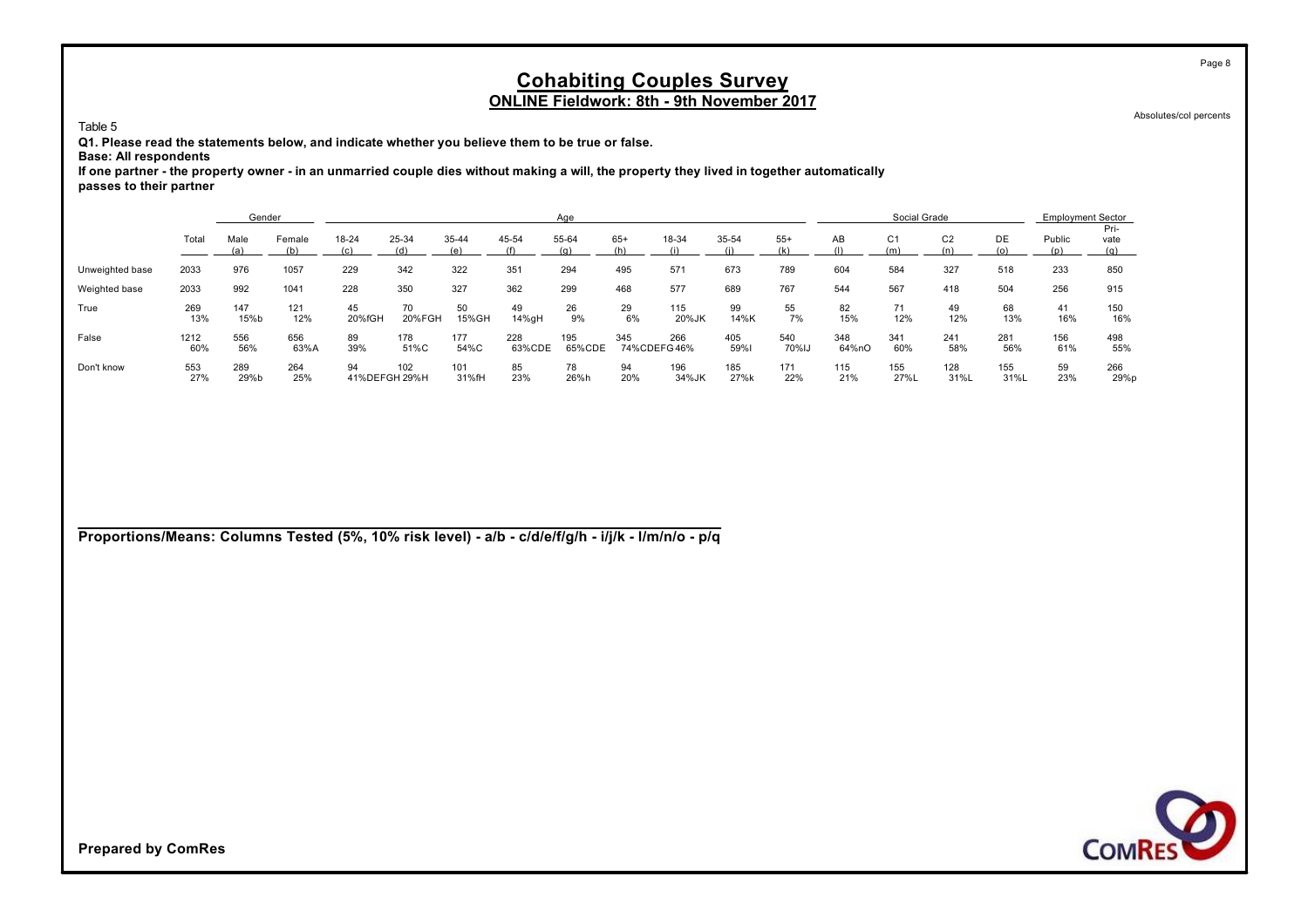Absolutes/col percents

Page 9

Table 5

**Q1. Please read the statements below, and indicate whether you believe them to be true or false.**

**Base: All respondents**

**If one partner - the property owner - in an unmarried couple dies without making a will, the property they lived in together automatically passes to their partner**

|                 |             |                             |              |                        |                      |                      | Region                 |                      |                      |              |               |               |                      |               |                         |                |                         | <b>Marital Status</b> |                       |                |                       |                      |
|-----------------|-------------|-----------------------------|--------------|------------------------|----------------------|----------------------|------------------------|----------------------|----------------------|--------------|---------------|---------------|----------------------|---------------|-------------------------|----------------|-------------------------|-----------------------|-----------------------|----------------|-----------------------|----------------------|
|                 |             |                             |              |                        |                      |                      |                        |                      |                      |              |               |               |                      |               | NET:<br>Mar-            |                |                         |                       |                       |                |                       |                      |
|                 |             |                             |              |                        |                      |                      |                        |                      |                      |              |               |               |                      |               | ried/<br>Civil<br>part- |                |                         |                       | NET:<br>Wid-<br>owed/ |                |                       |                      |
|                 |             |                             |              |                        |                      |                      | York-<br>shire &       | West                 | East                 |              |               |               |                      |               | nership<br>$/$ co       |                | Civil                   |                       | separ-<br>ated/       |                |                       |                      |
|                 | Total       | Scot-<br>land<br><u>(a)</u> | Wales<br>(b) | NET:<br>England<br>(d) | North<br>East<br>(e) | North<br>West<br>(f) | Humb-<br>erside<br>(q) | Mid-<br>lands<br>(h) | Mid-<br>lands<br>(i) | Eastern      | London<br>(k) | South<br>East | South<br>West<br>(m) | Single<br>(n) | hab-<br>iting<br>(0)    | Married<br>(p) | Part-<br>nership<br>(a) | Co Hab-<br>iting      | div-<br>orced<br>(s)  | Widowed<br>(t) | Separ-<br>ated<br>(u) | Div-<br>orced<br>(v) |
| Unweighted base | 2033        | 194                         | 121          | 1718                   | 91                   | 221                  | 191                    | 162                  | 156                  | 223          | 256           | 251           | 167                  | 607           | 1169                    | 865            | 18                      | 286                   | 247                   | 73             | 27                    | 147                  |
| Weighted base   | 2033        | 179                         | 102          | 1752                   | $85*$                | 234                  | 171                    | 183                  | 152                  | 195          | 270           | 283           | 179                  | 610           | 1192                    | 873            | $18**$                  | 301                   | 224                   | 68*            | $26**$                | 129                  |
| True            | 269<br>13%  | 28<br>16%hj                 | 9<br>9%      | 231<br>13%             | 17<br>20%BgHI        | 40                   | 18<br>17%bgHi 10%      | 16<br>9%             | 14<br>9%             | 19<br>10%    | 41<br>15%hj   | 40<br>14%     | 27<br>15%            | 86<br>14%Sv   | 166<br>14%Sv            | 125<br>14%Sv   | 5<br>25%                | 36<br>12%             | 17<br>8%              | 5<br>7%        | $\overline{2}$<br>6%  | 11<br>8%             |
| False           | 1212<br>60% | 107<br>60%                  | 60<br>59%    | 1045<br>60%            | 47<br>55%            | 141<br>60%           | 102<br>60%             | 114<br>63%           | 88<br>58%            | 129<br>66%eK | 147<br>54%    | 169<br>60%    | 106<br>59%           | 304<br>50%    | 740<br>62%N             | 534<br>61%N    | 11<br>59%               | 196<br>65%N           | 161<br>72%NOP         | 50             | 18<br>74%NoP 68%      | 93<br>72%NOP         |
| Don't know      | 553<br>27%  | 44<br>25%                   | 32<br>32%f   | 476<br>27%             | 22<br>26%            | 53<br>23%            | 51<br>30%              | 52<br>29%            | 50<br>33%Fj          | 47<br>24%    | 82<br>30%f    | 74<br>26%     | 46<br>26%            | 219<br>TV     | 286<br>36%OPRS24%       | 213<br>24%     | 3<br>16%                | 70<br>23%             | 46<br>20%             | 13<br>19%      | 26%                   | 26<br>20%            |

**Proportions/Means: Columns Tested (5%, 10% risk level) - a/d - b/d - c/d - a/b/c/e/f/g/h/i/j/k/l/m - n/o/p/q/r/s/t/u/v \* small base; \*\* very small base (under 30) ineligible for sig testing**

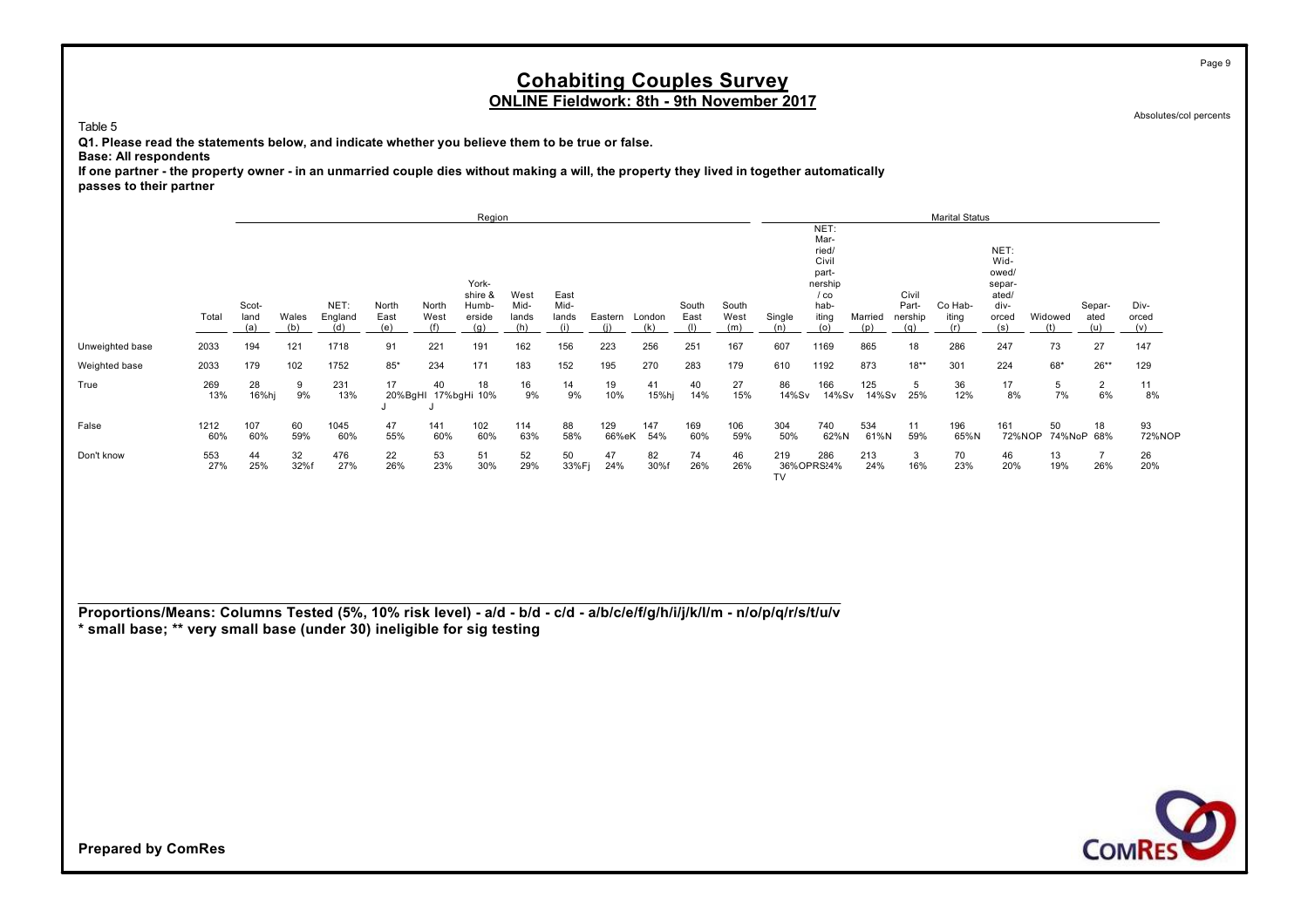Absolutes/col percents

Page 10

#### Table 6

Q2. Under current UK law, 'common law marriage' does not exist (i.e. cohabitating couples do not have the same legal rights as married couples, for example rights **to the family home or financial support). With this in mind, to what extent do you agree or disagree with each of the following statements? Base: All respondents**

**Summary table**

|                                      |     | In light of the<br>rise of<br>unmarried<br>cohabitation in<br>the UK, there<br>is a need for<br>greater legal<br>protection for<br>unmarried<br>couples upon<br>separation | The legal<br>rights of<br>unmarried<br>cohabitating<br>couples who<br>separate are<br>currently<br>unclear (for<br>example, with<br>regard to<br>financial<br>provisions,. | The government<br>should take<br>steps to ensure<br>unmarried<br>cohabitating<br>couples are<br>aware they do<br>not have the<br>same legal<br>protection as<br>married. | If one partner<br>in an unmarried<br>couple has<br>given up their<br>career to look<br>after their<br>children, they<br>should be<br>entitled to<br>financial<br>support. | Unmarried<br>couples who<br>live together<br>should be<br>encouraged by<br>the government<br>to have legal<br>agreements in<br>place to cover<br>what will<br>happen | When unmarried<br>couples buy a<br>home together,<br>advice should<br>be provided to<br>them as part of<br>the purchasing<br>process to<br>ensure they are<br>aware |
|--------------------------------------|-----|----------------------------------------------------------------------------------------------------------------------------------------------------------------------------|----------------------------------------------------------------------------------------------------------------------------------------------------------------------------|--------------------------------------------------------------------------------------------------------------------------------------------------------------------------|---------------------------------------------------------------------------------------------------------------------------------------------------------------------------|----------------------------------------------------------------------------------------------------------------------------------------------------------------------|---------------------------------------------------------------------------------------------------------------------------------------------------------------------|
| Unweighted base                      |     | 2033                                                                                                                                                                       | 2033                                                                                                                                                                       | 2033                                                                                                                                                                     | 2033                                                                                                                                                                      | 2033                                                                                                                                                                 | 2033                                                                                                                                                                |
| Weighted base                        |     | 2033                                                                                                                                                                       | 2033                                                                                                                                                                       | 2033                                                                                                                                                                     | 2033                                                                                                                                                                      | 2033                                                                                                                                                                 | 2033                                                                                                                                                                |
| NET: Agree                           |     | 1603<br>79%                                                                                                                                                                | 1493<br>73%                                                                                                                                                                | 1701<br>84%                                                                                                                                                              | 1551<br>76%                                                                                                                                                               | 1708<br>84%                                                                                                                                                          | 1804<br>89%                                                                                                                                                         |
| Strongly agree                       | (4) | 866<br>43%                                                                                                                                                                 | 687<br>34%                                                                                                                                                                 | 1014<br>50%                                                                                                                                                              | 758<br>37%                                                                                                                                                                | 999<br>49%                                                                                                                                                           | 1237<br>61%                                                                                                                                                         |
| Tend to agree                        | (3) | 737<br>36%                                                                                                                                                                 | 807<br>40%                                                                                                                                                                 | 687<br>34%                                                                                                                                                               | 793<br>39%                                                                                                                                                                | 709<br>35%                                                                                                                                                           | 566<br>28%                                                                                                                                                          |
| Tend to disagree                     | (2) | 135<br>7%                                                                                                                                                                  | 119<br>6%                                                                                                                                                                  | 110<br>5%                                                                                                                                                                | 130<br>6%                                                                                                                                                                 | 86<br>4%                                                                                                                                                             | 56<br>3%                                                                                                                                                            |
| Strongly disagree                    | (1) | 60<br>3%                                                                                                                                                                   | 30<br>1%                                                                                                                                                                   | 25<br>1%                                                                                                                                                                 | 45<br>2%                                                                                                                                                                  | 28<br>1%                                                                                                                                                             | $\overline{7}$<br>$\star$                                                                                                                                           |
| NET: Disagree                        |     | 195<br>10%                                                                                                                                                                 | 149<br>7%                                                                                                                                                                  | 135<br>7%                                                                                                                                                                | 175<br>9%                                                                                                                                                                 | 114<br>6%                                                                                                                                                            | 63<br>3%                                                                                                                                                            |
| Don't know                           |     | 235<br>12%                                                                                                                                                                 | 390<br>19%                                                                                                                                                                 | 198<br>10%                                                                                                                                                               | 307<br>15%                                                                                                                                                                | 211<br>10%                                                                                                                                                           | 167<br>8%                                                                                                                                                           |
| Mean                                 |     | 3.34                                                                                                                                                                       | 3.31                                                                                                                                                                       | 3.47                                                                                                                                                                     | 3.31                                                                                                                                                                      | 3.47                                                                                                                                                                 | 3.63                                                                                                                                                                |
| Standard deviation<br>Standard error |     | 0.76<br>0.02                                                                                                                                                               | 0.68<br>0.02                                                                                                                                                               | 0.67<br>0.02                                                                                                                                                             | 0.72<br>0.02                                                                                                                                                              | 0.66<br>0.02                                                                                                                                                         | 0.56<br>0.01                                                                                                                                                        |

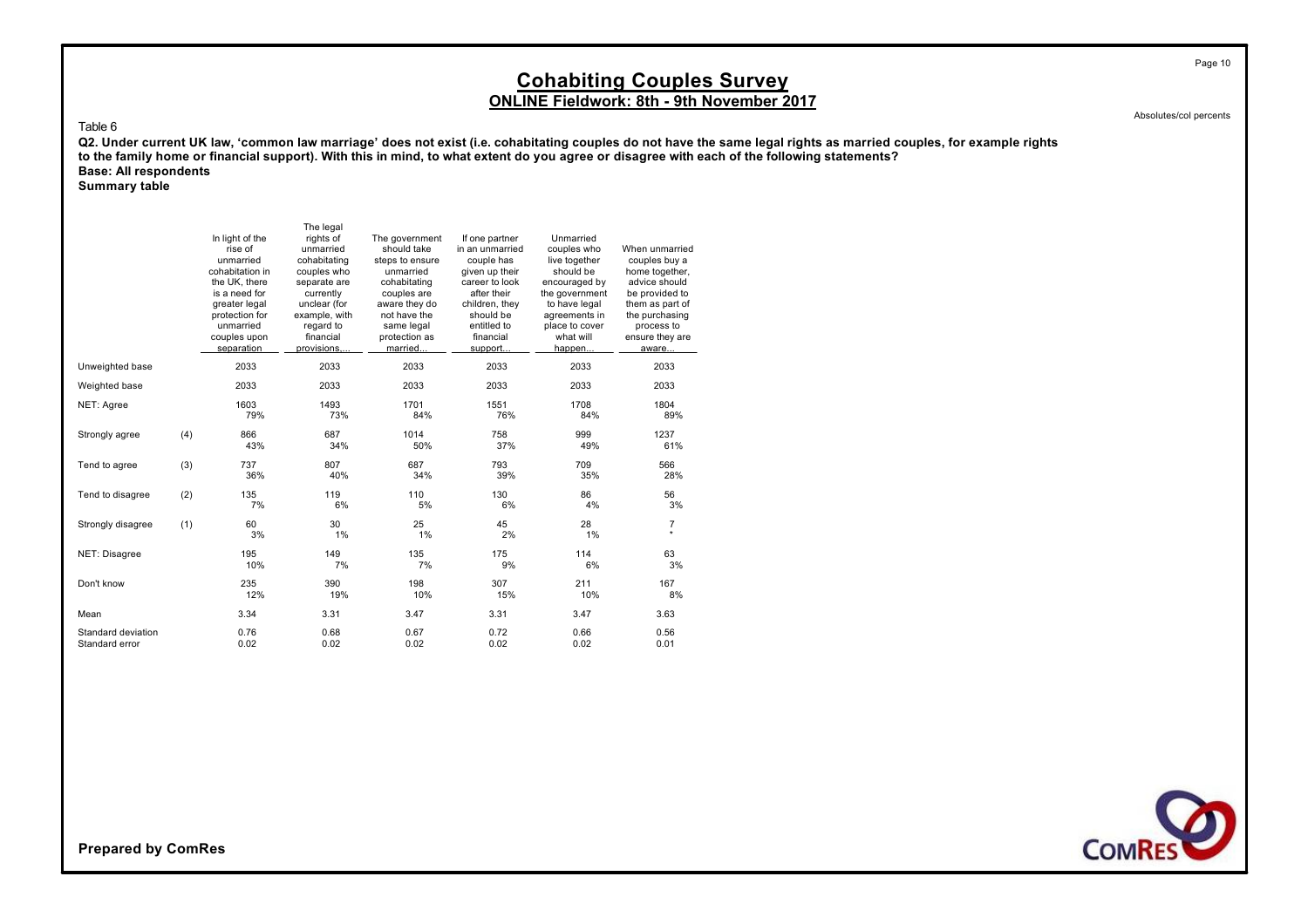Absolutes/col percents

Page 11

#### Table 7

**Q2. Under current UK law, 'common law marriage' does not exist (i.e. cohabitating couples do not have the same legal rights as married couples, for example rights to the family home or financial support). With this in mind, to what extent do you agree or disagree with each of the following statements? Base: All respondents**

**In light of the rise of unmarried cohabitation in the UK, there is a need for greater legal protection for unmarried**

**couples upon separation**

|                                      |     |              | Gender       |               |                        |                     |              |              | Age          |                    |              |              |              |              | Social Grade          |                       |              | <b>Employment Sector</b> |                     |
|--------------------------------------|-----|--------------|--------------|---------------|------------------------|---------------------|--------------|--------------|--------------|--------------------|--------------|--------------|--------------|--------------|-----------------------|-----------------------|--------------|--------------------------|---------------------|
|                                      |     | Total        | Male<br>(a)  | Female<br>(b) | 18-24<br>(c)           | 25-34<br>(d)        | 35-44<br>(e) | 45-54<br>(f) | 55-64<br>(a) | $65+$<br>(h)       | 18-34<br>(i) | 35-54        | $55+$<br>(k) | AB<br>(1)    | C <sub>1</sub><br>(m) | C <sub>2</sub><br>(n) | DE<br>(o)    | Public<br>(p)            | Pri-<br>vate<br>(q) |
| Unweighted base                      |     | 2033         | 976          | 1057          | 229                    | 342                 | 322          | 351          | 294          | 495                | 571          | 673          | 789          | 604          | 584                   | 327                   | 518          | 233                      | 850                 |
| Weighted base                        |     | 2033         | 992          | 1041          | 228                    | 350                 | 327          | 362          | 299          | 468                | 577          | 689          | 767          | 544          | 567                   | 418                   | 504          | 256                      | 915                 |
| NET: Agree                           |     | 1603<br>79%  | 769<br>78%   | 834<br>80%    | 154<br>68%             | 258<br>74%          | 254<br>77%C  | 290<br>80%Cd | 244<br>82%CD | 403<br>86%CDEF 71% | 412          | 544<br>79%   | 647<br>84%IJ | 426<br>78%   | 441<br>78%            | 329<br>79%            | 407<br>81%   | 206<br>80%               | 688<br>75%          |
| Strongly agree                       | (4) | 866<br>43%   | 379<br>38%   | 486<br>47%A   | 68<br>30%              | 143<br>41%C         | 139<br>42%C  | 154<br>43%C  | 136<br>46%C  | 225<br>48%Cd       | 211<br>37%   | 293<br>43%i  | 361<br>47%   | 215<br>39%   | 239<br>42%            | 174<br>42%            | 238<br>47%L  | 111<br>43%               | 362<br>40%          |
| Tend to agree                        | (3) | 737<br>36%   | 390<br>39%B  | 348<br>33%    | 86<br>38%              | 115<br>33%          | 115<br>35%   | 136<br>38%   | 108<br>36%   | 178<br>38%         | 201<br>35%   | 251<br>36%   | 286<br>37%   | 212<br>39%o  | 202<br>36%            | 155<br>37%            | 169<br>33%   | 94<br>37%                | 326<br>36%          |
| Tend to disagree                     | (2) | 135<br>7%    | 87<br>9%B    | 48<br>5%      | 11<br>5%               | 22<br>6%            | 26<br>8%     | 21<br>6%     | 19<br>7%     | 36<br>8%           | 33<br>6%     | 46<br>7%     | 56<br>7%     | 46<br>8%No   | 44<br>8%n             | 18<br>4%              | 27<br>5%     | 10<br>4%                 | 75<br>8%P           |
| Strongly disagree                    | (1) | 60<br>3%     | 29<br>3%     | 31<br>3%      | 10 <sup>10</sup><br>4% | 14<br>4%            | 10<br>3%     | 9<br>3%      | 6<br>2%      | 10<br>2%           | 24<br>4%k    | 19<br>3%     | 17<br>2%     | 25<br>5%nO   | 16<br>3%              | 10 <sup>1</sup><br>2% | 9<br>2%      | 11<br>4%                 | 32<br>3%            |
| NET: Disagree                        |     | 195<br>10%   | 116<br>12%B  | 78<br>8%      | 22<br>10%              | 35<br>10%           | 36<br>11%    | 30<br>8%     | 26<br>9%     | 46<br>10%          | 57<br>10%    | 66<br>10%    | 72<br>9%     | 71<br>13%NO  | 60<br>11%no           | 28<br>7%              | 35<br>7%     | 20<br>8%                 | 107<br>12%          |
| Don't know                           |     | 235<br>12%   | 107<br>11%   | 128<br>12%    | 52                     | 56<br>23%dEFGH16%GH | 38<br>12%H   | 41<br>11%H   | 29<br>10%H   | 18<br>4%           | 108<br>19%JK | 80<br>12%K   | 47<br>6%     | 47<br>9%     | 65<br>12%             | 61<br>15%L            | 62<br>12%    | 30<br>12%                | 119<br>13%          |
| Mean                                 |     | 3.34         | 3.26         | 3.41A         | 3.20                   | 3.32                | 3.32         | 3.36c        | 3.39C        | 3.37C              | 3.28         | 3.34         | 3.381        | 3.24         | 3.32                  | 3.38L                 | 3.44LM       | 3.36                     | 3.28                |
| Standard deviation<br>Standard error |     | 0.76<br>0.02 | 0.77<br>0.03 | 0.74<br>0.02  | 0.80<br>0.06           | 0.80<br>0.05        | 0.78<br>0.05 | 0.73<br>0.04 | 0.72<br>0.04 | 0.73<br>0.03       | 0.81<br>0.04 | 0.75<br>0.03 | 0.73<br>0.03 | 0.82<br>0.03 | 0.77<br>0.03          | 0.71<br>0.04          | 0.70<br>0.03 | 0.77<br>0.05             | 0.79<br>0.03        |

**Proportions/Means: Columns Tested (5%, 10% risk level) - a/b - c/d/e/f/g/h - i/j/k - l/m/n/o - p/q**

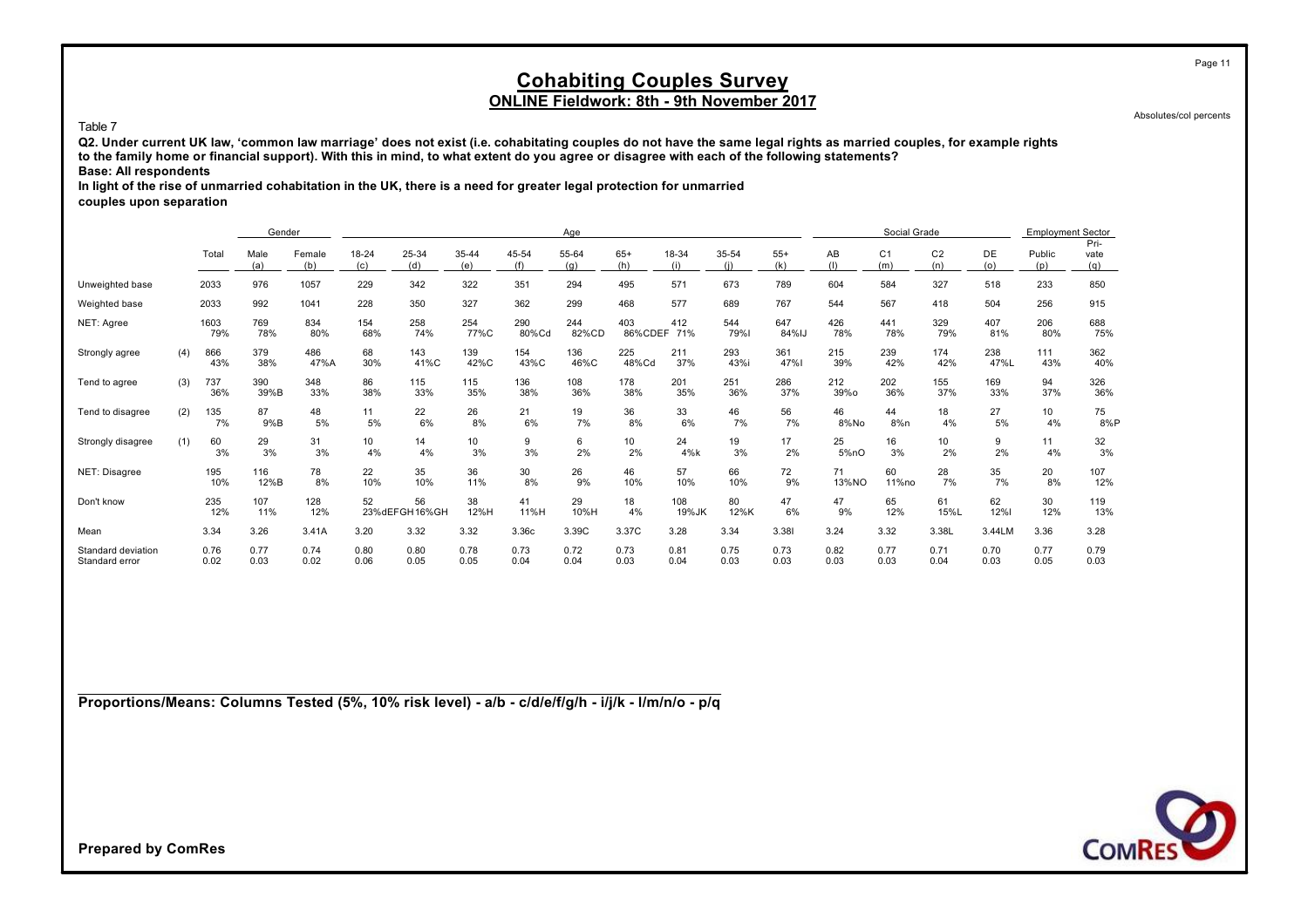### **Cohabiting Couples Survey ONLINE Fieldwork: 8th - 9th November 2017**

Absolutes/col percents

#### Table 7

**Q2. Under current UK law, 'common law marriage' does not exist (i.e. cohabitating couples do not have the same legal rights as married couples, for example rights to the family home or financial support). With this in mind, to what extent do you agree or disagree with each of the following statements? Base: All respondents**

**In light of the rise of unmarried cohabitation in the UK, there is a need for greater legal protection for unmarried couples upon separation**

|                                      |     |              |                      |              |                        |                      |                      | Region                                     |                              |                              |                |               |                      |                        |               |                                                                                      |                |                                  | <b>Marital Status</b>   |                                                                  |                          |                       |                      |
|--------------------------------------|-----|--------------|----------------------|--------------|------------------------|----------------------|----------------------|--------------------------------------------|------------------------------|------------------------------|----------------|---------------|----------------------|------------------------|---------------|--------------------------------------------------------------------------------------|----------------|----------------------------------|-------------------------|------------------------------------------------------------------|--------------------------|-----------------------|----------------------|
|                                      |     | Total        | Scot-<br>land<br>(a) | Wales<br>(b) | NET:<br>England<br>(d) | North<br>East<br>(e) | North<br>West<br>(f) | York-<br>shire &<br>Humb-<br>erside<br>(a) | West<br>Mid-<br>lands<br>(h) | East<br>Mid-<br>lands<br>(i) | Eastern<br>(i) | London<br>(k) | South<br>East<br>(1) | South<br>West<br>(m)   | Single<br>(n) | NET:<br>Mar-<br>ried/<br>Civil<br>part-<br>nership<br>$/$ co<br>hab-<br>iting<br>(o) | Married<br>(p) | Civil<br>Part-<br>nership<br>(a) | Co Hab-<br>iting<br>(r) | NET:<br>Wid-<br>owed/<br>separ-<br>ated/<br>div-<br>orced<br>(s) | Widowed                  | Separ-<br>ated<br>(u) | Div-<br>orced<br>(v) |
| Unweighted base                      |     | 2033         | 194                  | 121          | 1718                   | 91                   | 221                  | 191                                        | 162                          | 156                          | 223            | 256           | 251                  | 167                    | 607           | 1169                                                                                 | 865            | 18                               | 286                     | 247                                                              | 73                       | 27                    | 147                  |
| Weighted base                        |     | 2033         | 179                  | 102          | 1752                   | $85*$                | 234                  | 171                                        | 183                          | 152                          | 195            | 270           | 283                  | 179                    | 610           | 1192                                                                                 | 873            | $18**$                           | 301                     | 224                                                              | 68*                      | $26**$                | 129                  |
| NET: Agree                           |     | 1603<br>79%  | 143<br>80%           | 86<br>85%K   | 1374<br>78%            | 68<br>79%            | 196<br>84%KI         | 138<br>81%                                 | 140<br>77%                   | 124<br>81%                   | 151<br>78%     | 201<br>74%    | 216<br>77%           | 139<br>78%             | 441<br>72%    | 953<br>80%N                                                                          | 688<br>79%N    | 17<br>95%                        | 248<br>82%N             | 204                                                              | 60<br>91%NOPR 89%Nop 92% | 24                    | 119<br>92%NOPR       |
| Strongly agree                       | (4) | 866<br>43%   | 83<br>47%L           | 44<br>44%    | 738<br>42%             | 32<br>37%            | 95<br>41%            | 84<br>49%eil                               | 84<br>46%                    | 72<br>47%L                   | 78<br>40%      | 116<br>43%    | 103<br>36%           | 74<br>41%              | 236<br>39%    | 507<br>43%                                                                           | 347<br>40%     | 8<br>44%                         | 153<br>51%NOP           | 119<br>53%NOP                                                    | 34<br>49%                | 10<br>36%             | 76<br>59%NOP         |
| Tend to agree                        | (3) | 737<br>36%   | 59<br>33%            | 42<br>41%hk  | 636<br>36%             | 36<br>42%            | 102<br>43%aGHi<br>K  | 54<br>32%                                  | 56<br>31%                    | 52<br>34%                    | 73<br>37%      | 85<br>31%     | 114                  | 66<br>40%ghk 37%       | 205<br>34%    | 446<br>37%r                                                                          | 342<br>39%nR   | 9<br>51%                         | 95<br>32%               | 85<br>38%                                                        | 27<br>39%                | 15<br>56%             | 43<br>33%            |
| Tend to disagree                     | (2) | 135<br>7%    | 12<br>7%             | 3<br>3%      | 121<br>7%b             | 8<br>9%bh            | 14<br>6%             | 14<br>8%bh                                 | 6<br>3%                      | 11<br>7%                     | 16<br>8%bh     | 22<br>8%bh    | 16<br>6%             | 13<br>7%               | 42<br>7%t     | 85<br>7%st                                                                           | 70<br>8%ST     |                                  | 15<br>5%                | 9<br>4%                                                          | $\mathbf{1}$<br>1%       | 5%                    | $\overline{7}$<br>5% |
| Strongly disagree                    | (1) | 60<br>3%     | 4<br>2%              | 3<br>$3%$ gj | 52<br>3%               | 2%                   | 8<br>3%gj            | $\star$                                    | 14<br><b>JKI</b>             | 3<br>8%AefGI 2%              | 1%             | 3%            | 10<br>$4%$ gj        | $\overline{7}$<br>4%GJ | 23<br>4%      | 32<br>3%                                                                             | 27<br>3%       |                                  | 5<br>2%                 | 4<br>2%                                                          | $\overline{a}$<br>2%     |                       | $\overline{2}$<br>2% |
| NET: Disagree                        |     | 195<br>10%   | 16<br>9%             | 6<br>6%      | 173<br>10%             | 9<br>11%             | 22<br>9%             | 15<br>9%                                   | 20<br>11%                    | 14<br>9%                     | 18<br>9%       | 29<br>11%     | 26<br>9%             | 21<br>12%              | 64<br>11%rSt  | 117<br>10%st                                                                         | 97<br>11%rSt   |                                  | 20<br>7%                | 12<br>6%                                                         | $\overline{2}$<br>3%     | 5%                    | 9<br>7%              |
| Don't know                           |     | 235<br>12%   | 20<br>11%            | 9<br>9%      | 205<br>12%             | 9<br>10%             | 16<br>7%             | 18<br>10%                                  | 23<br>12%f                   | 15<br>10%                    | 26<br>14%F     | 41<br>15%F    | 40<br>14%F           | 19<br>10%              | 104<br>tV     | 122<br>17%OPRSI0%SV                                                                  | 87<br>10%SV    | 5%                               | 33<br>11%SV             | 8<br>4%                                                          | 6<br>8%V                 | 3%                    | $\overline{2}$<br>1% |
| Mean                                 |     | 3.34         | 3.40                 | 3.38         | 3.33                   | 3.28                 | 3.30                 | 3.45fLm                                    | 3.31                         | 3.41                         | 3.35           | 3.35          | 3.27                 | 3.29                   | 3.30          | 3.33                                                                                 | 3.28           | 3.46                             | 3.48NOP                 | 3.48NOP                                                          | 3.48p                    | 3.33                  | 3.51NOP              |
| Standard deviation<br>Standard error |     | 0.76<br>0.02 | 0.73<br>0.06         | 0.73<br>0.07 | 0.76<br>0.02           | 0.72<br>0.08         | 0.74<br>0.05         | 0.68<br>0.05                               | 0.90<br>0.08                 | 0.72<br>0.06                 | 0.69<br>0.05   | 0.78<br>0.05  | 0.76<br>0.05         | 0.81<br>0.07           | 0.80<br>0.04  | 0.75<br>0.02                                                                         | 0.77<br>0.03   | 0.51<br>0.12                     | 0.69<br>0.04            | 0.66<br>0.04                                                     | 0.65<br>0.08             | 0.58<br>0.11          | 0.68<br>0.06         |

**Proportions/Means: Columns Tested (5%, 10% risk level) - a/d - b/d - c/d - a/b/c/e/f/g/h/i/j/k/l/m - n/o/p/q/r/s/t/u/v \* small base; \*\* very small base (under 30) ineligible for sig testing**

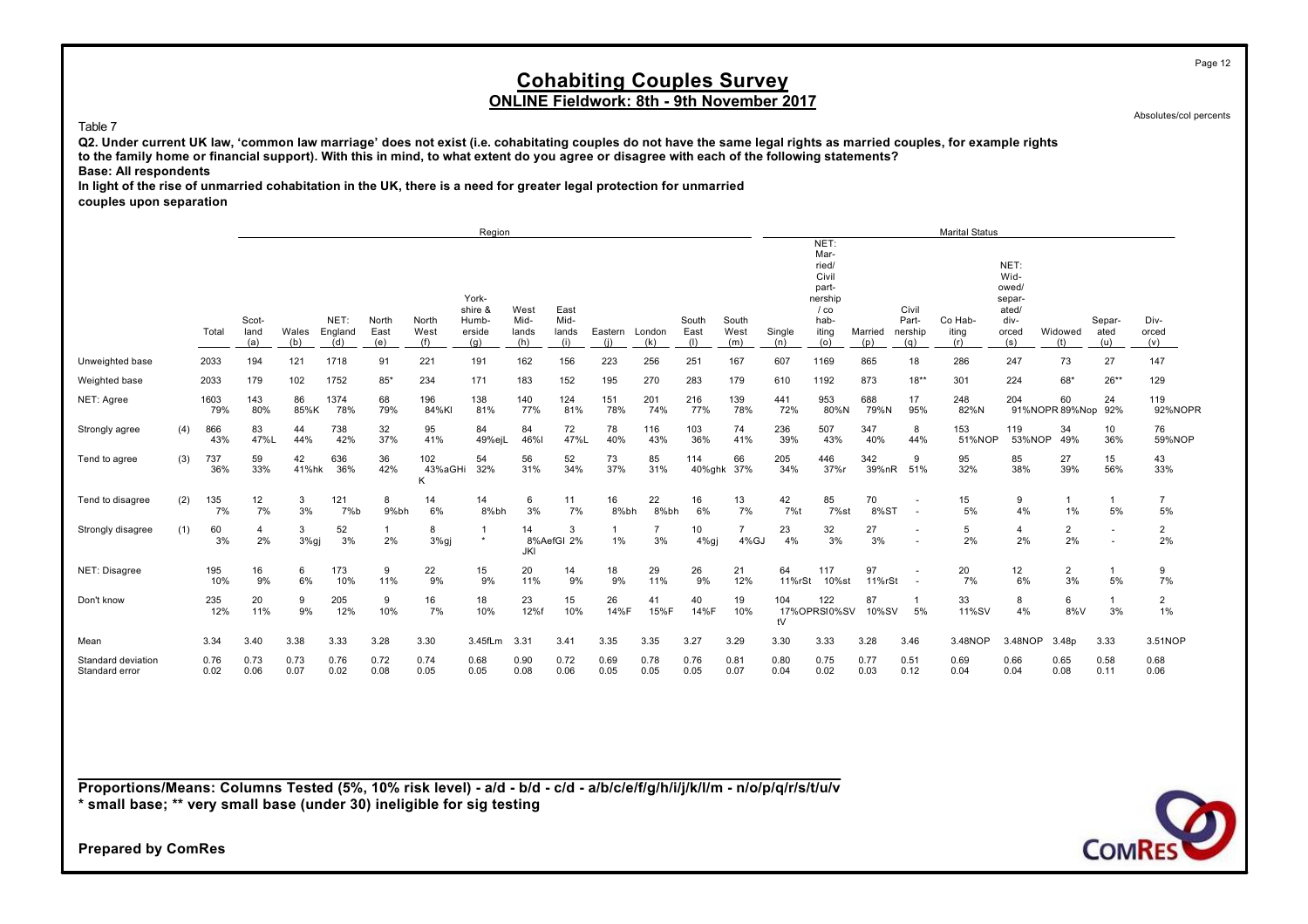Absolutes/col percents

Page 13

#### Table 8

**Q2. Under current UK law, 'common law marriage' does not exist (i.e. cohabitating couples do not have the same legal rights as married couples, for example rights to the family home or financial support). With this in mind, to what extent do you agree or disagree with each of the following statements? Base: All respondents**

**The legal rights of unmarried cohabitating couples who separate are currently unclear (for example, with regard to**

**financial provisions, inheritance or housing)**

|                                      |     |              | Gender       |               |                      |               |              |                      | Age             |                |              |              |              |              | Social Grade          |                       |              | <b>Employment Sector</b> |                     |
|--------------------------------------|-----|--------------|--------------|---------------|----------------------|---------------|--------------|----------------------|-----------------|----------------|--------------|--------------|--------------|--------------|-----------------------|-----------------------|--------------|--------------------------|---------------------|
|                                      |     | Total        | Male<br>(a)  | Female<br>(b) | 18-24<br>(c)         | 25-34<br>(d)  | 35-44<br>(e) | 45-54<br>(f)         | 55-64<br>(q)    | $65+$<br>(h)   | 18-34<br>(i) | 35-54<br>(i) | $55+$<br>(k) | AB<br>(1)    | C <sub>1</sub><br>(m) | C <sub>2</sub><br>(n) | DE<br>(0)    | Public<br>(p)            | Pri-<br>vate<br>(q) |
| Unweighted base                      |     | 2033         | 976          | 1057          | 229                  | 342           | 322          | 351                  | 294             | 495            | 571          | 673          | 789          | 604          | 584                   | 327                   | 518          | 233                      | 850                 |
| Weighted base                        |     | 2033         | 992          | 1041          | 228                  | 350           | 327          | 362                  | 299             | 468            | 577          | 689          | 767          | 544          | 567                   | 418                   | 504          | 256                      | 915                 |
| NET: Agree                           |     | 1493<br>73%  | 718<br>72%   | 775<br>75%    | 145<br>64%           | 246<br>70%    | 236<br>72%c  | 263<br>73%C          | 236<br>79%CDef  | 367<br>78%CDef | 391<br>68%   | 499<br>72%i  | 603<br>79%IJ | 413<br>76%   | 423<br>75%            | 298<br>71%            | 360<br>71%   | 195<br>76%               | 649<br>71%          |
| Strongly agree                       | (4) | 687<br>34%   | 303<br>31%   | 384<br>37%A   | 61<br>27%            | 108<br>31%    | 113<br>35%с  | 123<br>34%с          | 120<br>40%CD    | 162<br>35%C    | 169<br>29%   | 236<br>34%i  | 282<br>37%   | 190<br>35%   | 196<br>35%            | 133<br>32%            | 168<br>33%   | 100<br>39%g              | 291<br>32%          |
| Tend to agree                        | (3) | 807<br>40%   | 415<br>42%b  | 392<br>38%    | 84<br>37%            | 137<br>39%    | 123<br>38%   | 140<br>39%           | 117<br>39%      | 205<br>44%     | 222<br>38%   | 263<br>38%   | 322<br>42%   | 223<br>41%   | 228<br>40%            | 165<br>39%            | 191<br>38%   | 94<br>37%                | 358<br>39%          |
| Tend to disagree                     | (2) | 119<br>6%    | 67<br>7%     | 52<br>5%      | 21<br>9%GH           | 24<br>$7\%$ g | 24<br>7%gh   | 21<br>6%             | 10<br>3%        | 19<br>4%       | 44<br>8%K    | 45<br>7%K    | 30<br>4%     | 38<br>7%m    | 24<br>4%              | 26<br>6%              | 31<br>6%     | 14<br>5%                 | 72<br>8%            |
| Strongly disagree                    | (1) | 30<br>$1\%$  | 20<br>2%b    | 10<br>1%      | $\overline{4}$<br>2% | 2%            | 5<br>2%      | $\overline{7}$<br>2% | $\star$         | 6<br>1%        | 11<br>2%     | 12<br>2%     | 1%           | 8<br>2%      | 10<br>2%              | 9<br>$2\%$ o          | 3<br>1%      | 6<br>2%                  | 13<br>1%            |
| NET: Disagree                        |     | 149<br>7%    | 87<br>9%B    | 62<br>6%      | 25<br>11%GH          | 30<br>9%Gh    | 29<br>9%Gh   | 29<br>$8\%$ g        | 12<br>4%        | 25<br>5%       | 55<br>9%K    | 58<br>8%K    | 37<br>5%     | 46<br>8%     | 34<br>6%              | 35<br>8%              | 35<br>7%     | 20<br>8%                 | 85<br>9%            |
| Don't know                           |     | 390<br>19%   | 187<br>19%   | 204<br>20%    | 58<br>26%eGH         | 74<br>21%h    | 62<br>19%    | 70<br>19%            | 51<br>17%       | 76<br>16%      | 132<br>23%K  | 132<br>19%   | 127<br>17%   | 86<br>16%    | 109<br>19%            | 86<br>21%             | 109<br>22%L  | 42<br>16%                | 181<br>20%          |
| Mean                                 |     | 3.31         | 3.24         | 3.37A         | 3.19                 | 3.26          | 3.30         | 3.30                 | 3.43CDEFh 3.34C |                | 3.23         | 3.30         | $3.37$ lj    | 3.30         | 3.33                  | 3.27                  | 3.33         | 3.34                     | 3.26                |
| Standard deviation<br>Standard error |     | 0.68<br>0.02 | 0.71<br>0.03 | 0.66<br>0.02  | 0.73<br>0.06         | 0.71<br>0.04  | 0.71<br>0.04 | 0.71<br>0.04         | 0.60<br>0.04    | 0.64<br>0.03   | 0.72<br>0.03 | 0.71<br>0.03 | 0.63<br>0.02 | 0.69<br>0.03 | 0.67<br>0.03          | 0.72<br>0.04          | 0.66<br>0.03 | 0.73<br>0.05             | 0.71<br>0.03        |

**Proportions/Means: Columns Tested (5%, 10% risk level) - a/b - c/d/e/f/g/h - i/j/k - l/m/n/o - p/q**

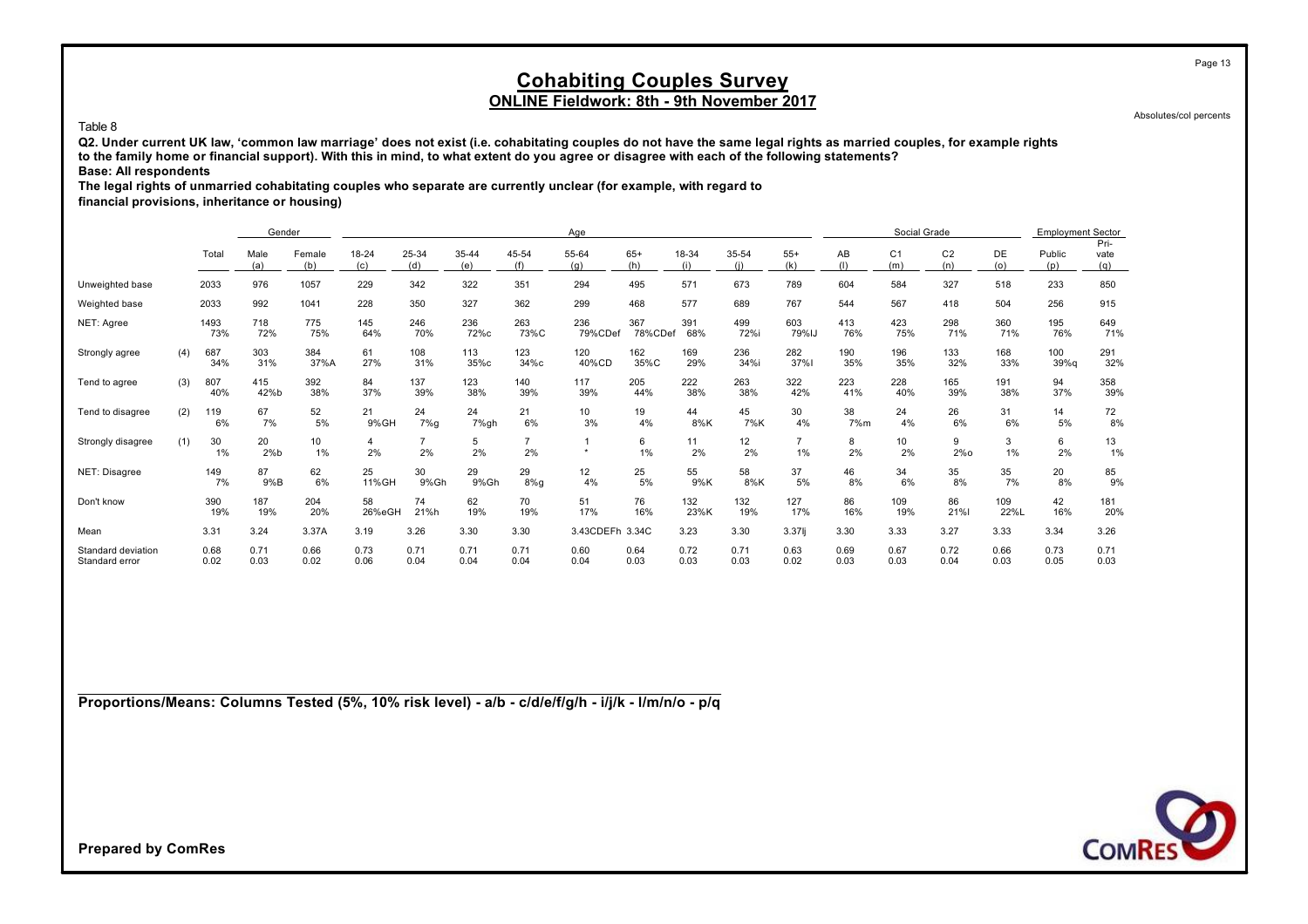### **Cohabiting Couples Survey ONLINE Fieldwork: 8th - 9th November 2017**

Absolutes/col percents

#### Table 8

**Q2. Under current UK law, 'common law marriage' does not exist (i.e. cohabitating couples do not have the same legal rights as married couples, for example rights to the family home or financial support). With this in mind, to what extent do you agree or disagree with each of the following statements? Base: All respondents**

**The legal rights of unmarried cohabitating couples who separate are currently unclear (for example, with regard to financial provisions, inheritance or housing)**

|                                      |     |              |                      |                    |                        |                      |                      | Region                                     |                              |                              |                |               |                      |                      |               |                                                                                      |                |                                            | <b>Marital Status</b>   |                                                                  |                      |                         |                      |
|--------------------------------------|-----|--------------|----------------------|--------------------|------------------------|----------------------|----------------------|--------------------------------------------|------------------------------|------------------------------|----------------|---------------|----------------------|----------------------|---------------|--------------------------------------------------------------------------------------|----------------|--------------------------------------------|-------------------------|------------------------------------------------------------------|----------------------|-------------------------|----------------------|
|                                      |     | Total        | Scot-<br>land<br>(a) | Wales<br>(b)       | NET:<br>England<br>(d) | North<br>East<br>(e) | North<br>West<br>(f) | York-<br>shire &<br>Humb-<br>erside<br>(q) | West<br>Mid-<br>lands<br>(h) | East<br>Mid-<br>lands<br>(i) | Eastern<br>(i) | London<br>(k) | South<br>East<br>(1) | South<br>West<br>(m) | Single<br>(n) | NET:<br>Mar-<br>ried/<br>Civil<br>part-<br>nership<br>$/$ co<br>hab-<br>iting<br>(o) | Married<br>(p) | Civil<br>Part-<br>nership<br>(q)           | Co Hab-<br>iting<br>(r) | NET:<br>Wid-<br>owed/<br>separ-<br>ated/<br>div-<br>orced<br>(s) | Widowed<br>(t)       | Separ-<br>ated<br>(u)   | Div-<br>orced<br>(v) |
| Unweighted base                      |     | 2033         | 194                  | 121                | 1718                   | 91                   | 221                  | 191                                        | 162                          | 156                          | 223            | 256           | 251                  | 167                  | 607           | 1169                                                                                 | 865            | 18                                         | 286                     | 247                                                              | 73                   | 27                      | 147                  |
| Weighted base                        |     | 2033         | 179                  | 102                | 1752                   | $85*$                | 234                  | 171                                        | 183                          | 152                          | 195            | 270           | 283                  | 179                  | 610           | 1192                                                                                 | 873            | $18***$                                    | 301                     | 224                                                              | 68*                  | $26**$                  | 129                  |
| NET: Agree                           |     | 1493<br>73%  | 140<br>78%KI         | 73<br>71%          | 1281<br>73%            | 66<br>77%            | 178<br>76%k          | 129<br>75%                                 | 135<br>74%                   | 116<br>76%                   | 143<br>73%     | 185<br>68%    | 197<br>70%           | 132<br>74%           | 403<br>66%    | 908<br>76%N                                                                          | 643<br>74%N    | 15<br>83%                                  | 250                     | 178<br>83%NOP 80%Np                                              | 52<br>76%            | 18<br>69%               | 108<br>84%NoP        |
| Strongly agree                       | (4) | 687<br>34%   | 65<br>36%            | 39<br>38%          | 583<br>33%             | 31<br>37%            | 74<br>32%            | 57<br>33%                                  | 70<br>38%l                   | 59<br>39%                    | 58<br>30%      | 89<br>33%     | 81<br>29%            | 64<br>36%            | 175<br>29%    | 426<br>36%N                                                                          | 294<br>34%n    | $\overline{4}$<br>24%                      | 127                     | 84<br>42%NoPt 38%N                                               | 20<br>30%            | 10 <sup>10</sup><br>38% | 54<br>42%Np          |
| Tend to agree                        | (3) | 807<br>40%   | 75<br>42%            | 34<br>33%          | 698<br>40%             | 35<br>41%            | 104<br>44%bk         | 72<br>42%                                  | 65<br>36%                    | 58<br>38%                    | 85<br>43%b     | 96<br>36%     | 116<br>41%           | 68<br>38%            | 228<br>37%    | 482<br>40%                                                                           | 349<br>40%     | 11<br>59%                                  | 123<br>41%              | 94<br>42%                                                        | 32<br>46%            | 8<br>31%                | 54<br>42%            |
| Tend to disagree                     | (2) | 119<br>6%    | 6<br>3%              | 10                 | 103<br>10%dAHM 6%      | 5<br>6%              | 13<br>6%             | 12<br>7%                                   | $\overline{7}$<br>4%         | $\overline{7}$<br>5%         | 10<br>5%       | 23<br>8%ah    | 19<br>7%             | $\overline{7}$<br>4% | 43<br>7%Sv    | 70<br>$6\%S$                                                                         | 52<br>$6\%S$   | 3<br>17%                                   | 14<br>5%                | 5<br>2%                                                          | 2%                   | 2%                      | 3<br>3%              |
| Strongly disagree                    | (1) | 30<br>1%     | $\mathbf{1}$<br>1%   | $\mathbf{1}$<br>1% | 28<br>2%               | $\overline{2}$<br>2% | 3<br>1%              | $\overline{1}$<br>1%                       | 9<br>jkLM                    | 2<br>5%AbfGi 1%              | 3<br>1%        | 4<br>2%       | 3<br>1%              | $\star$              | 12<br>2%      | 15<br>1%                                                                             | 11<br>1%       | $\overline{\phantom{a}}$<br>$\blacksquare$ | $\overline{4}$<br>1%    | $\overline{2}$<br>1%                                             | 1%                   |                         | $\overline{2}$<br>1% |
| NET: Disagree                        |     | 149<br>7%    | $\overline{7}$<br>4% | 11<br>11%AM        | 131<br>7%              | $\overline{7}$<br>8% | 17<br>7%             | 13<br>8%                                   | 16<br>9%a                    | 9<br>6%                      | 12<br>6%       | 27<br>10%Am   | 22<br>8%             | $\overline{7}$<br>4% | 56<br>9%Sv    | 84<br>$7\%$ s                                                                        | 63<br>$7\%s$   | 3<br>17%                                   | 18<br>6%                | 8<br>4%                                                          | $\overline{2}$<br>3% | 2%                      | 5<br>4%              |
| Don't know                           |     | 390<br>19%   | 32<br>18%            | 18<br>17%          | 341<br>19%             | 12<br>15%            | 40<br>17%            | 29<br>17%                                  | 31<br>17%                    | 27<br>18%                    | 40<br>20%      | 58<br>22%     | 64<br>23%            | 39<br>22%            | 151<br>$\vee$ | 200<br>25% OPRSI 7%R                                                                 | 166<br>19%Rv   | $\overline{\phantom{a}}$                   | 33<br>11%               | 38<br>17%r                                                       | 14<br>21%R           | 8<br>29%                | 16<br>12%            |
| Mean                                 |     | 3.31         | 3.38                 | 3.32               | 3.30                   | 3.31                 | 3.28                 | 3.30                                       | 3.29                         | 3.39                         | 3.28           | 3.27          | 3.25                 | 3.40                 | 3.23          | 3.33N                                                                                | 3.31n          | 3.06                                       | 3.40N                   | 3.40N                                                            | 3.32                 | 3.50                    | 3.42N                |
| Standard deviation<br>Standard error |     | 0.68<br>0.02 | 0.62<br>0.05         | 0.73<br>0.07       | 0.69<br>0.02           | 0.71<br>0.08         | 0.66<br>0.05         | 0.66<br>0.05                               | 0.82<br>0.07                 | 0.66<br>0.06                 | 0.66<br>0.05   | 0.73<br>0.05  | 0.67<br>0.05         | 0.60<br>0.05         | 0.73<br>0.03  | 0.67<br>0.02                                                                         | 0.68<br>0.03   | 0.66<br>0.15                               | 0.65<br>0.04            | 0.62<br>0.04                                                     | 0.60<br>0.08         | 0.58<br>0.13            | 0.63<br>0.06         |

**Proportions/Means: Columns Tested (5%, 10% risk level) - a/d - b/d - c/d - a/b/c/e/f/g/h/i/j/k/l/m - n/o/p/q/r/s/t/u/v \* small base; \*\* very small base (under 30) ineligible for sig testing**

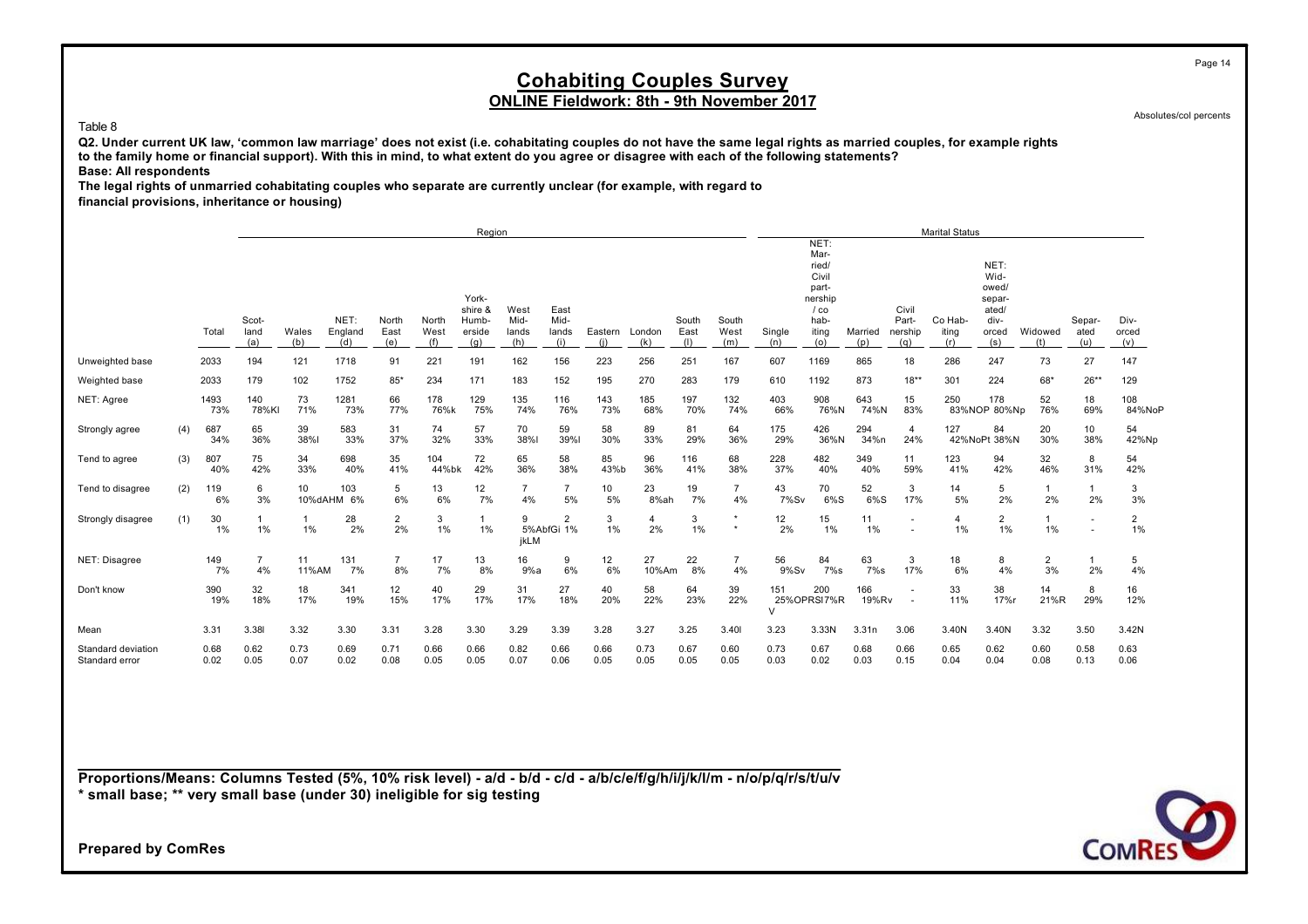Absolutes/col percents

Page 15

#### Table 9

**Q2. Under current UK law, 'common law marriage' does not exist (i.e. cohabitating couples do not have the same legal rights as married couples, for example rights to the family home or financial support). With this in mind, to what extent do you agree or disagree with each of the following statements? Base: All respondents**

**The government should take steps to ensure unmarried cohabitating couples are aware they do not have the same legal**

**protection as married couples if they separate, or if one of them should die**

|                                      |     |              | Gender       |               |               |              |              |              | Age                  |                     |              |              |              |              | Social Grade          |                       |              | <b>Employment Sector</b> |                     |
|--------------------------------------|-----|--------------|--------------|---------------|---------------|--------------|--------------|--------------|----------------------|---------------------|--------------|--------------|--------------|--------------|-----------------------|-----------------------|--------------|--------------------------|---------------------|
|                                      |     | Total        | Male<br>(a)  | Female<br>(b) | 18-24<br>(c)  | 25-34<br>(d) | 35-44<br>(e) | 45-54<br>(f) | 55-64<br>(q)         | $65+$<br>(h)        | 18-34<br>(i) | 35-54        | $55+$<br>(k) | AB<br>(1)    | C <sub>1</sub><br>(m) | C <sub>2</sub><br>(n) | DE<br>(o)    | Public<br>(p)            | Pri-<br>vate<br>(q) |
| Unweighted base                      |     | 2033         | 976          | 1057          | 229           | 342          | 322          | 351          | 294                  | 495                 | 571          | 673          | 789          | 604          | 584                   | 327                   | 518          | 233                      | 850                 |
| Weighted base                        |     | 2033         | 992          | 1041          | 228           | 350          | 327          | 362          | 299                  | 468                 | 577          | 689          | 767          | 544          | 567                   | 418                   | 504          | 256                      | 915                 |
| NET: Agree                           |     | 1701<br>84%  | 830<br>84%   | 871<br>84%    | 169<br>74%    | 275<br>79%   | 265<br>81%c  | 310<br>86%CD | 263<br>88%CDE        | 419<br>90%CDE       | 443<br>77%   | 576<br>84%   | 682<br>89%IJ | 463<br>85%   | 466<br>82%            | 350<br>84%            | 423<br>84%   | 217<br>85%               | 744<br>81%          |
| Strongly agree                       | (4) | 1014<br>50%  | 466<br>47%   | 548<br>53%A   | 82<br>36%     | 143<br>41%   | 159<br>49%Cd | 176<br>49%Cd | 164<br>55%CD         | 291<br>62%CDEFg 39% | 224          | 335<br>49%   | 454<br>59%IJ | 265<br>49%   | 282<br>50%            | 201<br>48%            | 266<br>53%   | 129<br>50%               | 407<br>45%          |
| Tend to agree                        | (3) | 687<br>34%   | 364<br>37%B  | 323<br>31%    | 87<br>38%H    | 132<br>38%H  | 106<br>32%   | 134<br>37%H  | 99<br>33%            | 128<br>27%          | 219<br>38%K  | 241<br>35%k  | 227<br>30%   | 198<br>36%o  | 184<br>32%            | 149<br>36%            | 157<br>31%   | 88<br>34%                | 337<br>37%          |
| Tend to disagree                     | (2) | 110<br>5%    | 58<br>6%     | 52<br>5%      | 20<br>9%fGh   | 24<br>7%G    | 21<br>6%G    | 16<br>4%     | $\overline{7}$<br>2% | 22<br>5%            | 44<br>8%K    | 37<br>5%     | 29<br>4%     | 37<br>7%o    | 33<br>6%              | 19<br>5%              | 20<br>4%     | $\overline{7}$<br>3%     | 65<br>7%P           |
| Strongly disagree                    | (1) | 25<br>$1\%$  | 15<br>2%     | 10<br>1%      | $\star$       | 5<br>1%      | 3<br>1%      | 6<br>2%      | 3<br>1%              | 8<br>2%             | 5<br>1%      | 9<br>1%      | 11<br>1%     | 8<br>1%      | 10<br>2%              | 3<br>1%               | 3<br>1%      | 5<br>2%                  | 11<br>1%            |
| NET: Disagree                        |     | 135<br>7%    | 73<br>7%     | 62<br>6%      | 20<br>9%G     | 29<br>8%G    | 24<br>7%G    | 21<br>6%     | 10<br>3%             | 30<br>$6\%g$        | 49<br>9%K    | 46<br>7%     | 40<br>5%     | 45<br>8%O    | 44<br>$8%$ o          | 23<br>5%              | 24<br>5%     | 12<br>5%                 | 76<br>$8\%p$        |
| Don't know                           |     | 198<br>10%   | 89<br>9%     | 108<br>10%    | 39<br>17%eFGH | 46<br>13%fgH | 38<br>12%H   | 30<br>8%H    | 26<br>9%H            | 19<br>4%            | 85<br>15%JK  | 68<br>10%K   | 45<br>6%     | 37<br>7%     | 57<br><b>10%l</b>     | 46<br>11%L            | 57<br>11%L   | 27<br>11%                | 95<br>10%           |
| Mean                                 |     | 3.47         | 3.42         | 3.51A         | 3.33          | 3.36         | 3.45c        | 3.45c        | 3.55CDef             | 3.56CDEF            | 3.35         | 3.451        | 3.56IJ       | 3.42         | 3.45                  | 3.47                  | 3.53Lm       | 3.49                     | 3.39                |
| Standard deviation<br>Standard error |     | 0.67<br>0.02 | 0.69<br>0.02 | 0.65<br>0.02  | 0.67<br>0.05  | 0.70<br>0.04 | 0.68<br>0.04 | 0.67<br>0.04 | 0.60<br>0.04         | 0.67<br>0.03        | 0.69<br>0.03 | 0.67<br>0.03 | 0.64<br>0.02 | 0.69<br>0.03 | 0.71<br>0.03          | 0.64<br>0.04          | 0.62<br>0.03 | 0.67<br>0.05             | 0.69<br>0.03        |

**Proportions/Means: Columns Tested (5%, 10% risk level) - a/b - c/d/e/f/g/h - i/j/k - l/m/n/o - p/q**

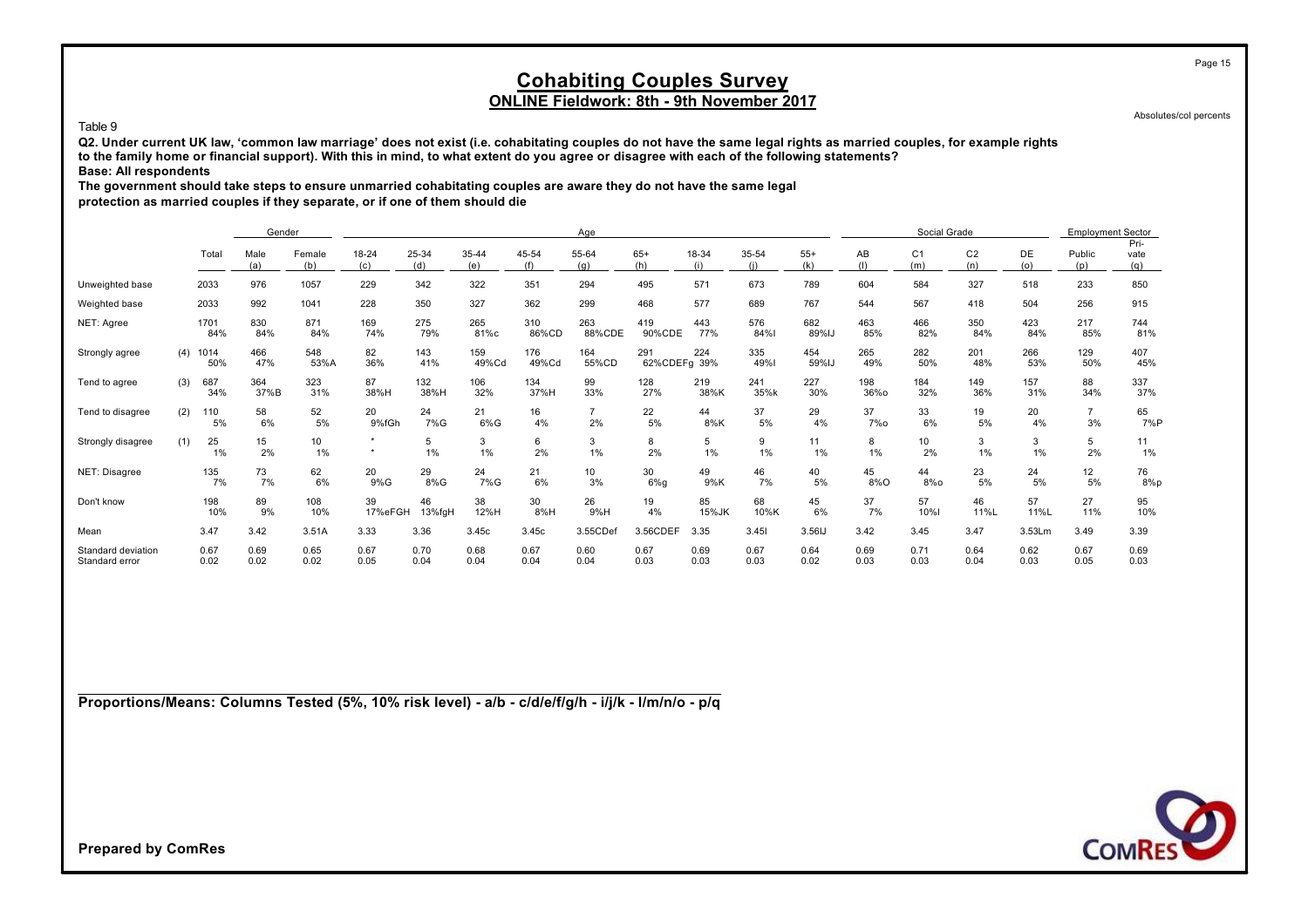### **Cohabiting Couples Survey ONLINE Fieldwork: 8th - 9th November 2017**

Absolutes/col percents

#### Table 9

**Q2. Under current UK law, 'common law marriage' does not exist (i.e. cohabitating couples do not have the same legal rights as married couples, for example rights to the family home or financial support). With this in mind, to what extent do you agree or disagree with each of the following statements? Base: All respondents**

**The government should take steps to ensure unmarried cohabitating couples are aware they do not have the same legal**

**protection as married couples if they separate, or if one of them should die**

|                                      |     |              |                      |                                    |                        |                      |                      |                                            | Region                       |                              |                |                      |                      |                      |               |                                                                                      |                |                                  | <b>Marital Status</b>   |                                                                  |                      |                       |                         |
|--------------------------------------|-----|--------------|----------------------|------------------------------------|------------------------|----------------------|----------------------|--------------------------------------------|------------------------------|------------------------------|----------------|----------------------|----------------------|----------------------|---------------|--------------------------------------------------------------------------------------|----------------|----------------------------------|-------------------------|------------------------------------------------------------------|----------------------|-----------------------|-------------------------|
|                                      |     | Total        | Scot-<br>land<br>(a) | Wales<br>(b)                       | NET:<br>England<br>(d) | North<br>East<br>(e) | North<br>West<br>(f) | York-<br>shire &<br>Humb-<br>erside<br>(g) | West<br>Mid-<br>lands<br>(h) | East<br>Mid-<br>lands<br>(i) | Eastern<br>(i) | London<br>(k)        | South<br>East<br>(1) | South<br>West<br>(m) | Single<br>(n) | NET:<br>Mar-<br>ried/<br>Civil<br>part-<br>nership<br>$/$ co<br>hab-<br>iting<br>(o) | Married<br>(p) | Civil<br>Part-<br>nership<br>(q) | Co Hab-<br>iting<br>(r) | NET:<br>Wid-<br>owed/<br>separ-<br>ated/<br>div-<br>orced<br>(s) | Widowed<br>(t)       | Separ-<br>ated<br>(u) | Div-<br>orced<br>(v)    |
| Unweighted base                      |     | 2033         | 194                  | 121                                | 1718                   | 91                   | 221                  | 191                                        | 162                          | 156                          | 223            | 256                  | 251                  | 167                  | 607           | 1169                                                                                 | 865            | 18                               | 286                     | 247                                                              | 73                   | 27                    | 147                     |
| Weighted base                        |     | 2033         | 179                  | 102                                | 1752                   | $85*$                | 234                  | 171                                        | 183                          | 152                          | 195            | 270                  | 283                  | 179                  | 610           | 1192                                                                                 | 873            | $18***$                          | 301                     | 224                                                              | $68*$                | $26**$                | 129                     |
| NET: Agree                           |     | 1701<br>84%  | 152<br>85%L          | 91<br>89%KL                        | 1458<br>83%            | 73<br>85%l           | 206<br>88%KL         | 146<br>86%L                                | 155<br>85%                   | 133<br>87%kL                 | 163<br>84%     | 216<br>80%           | 216<br>76%           | 150<br>84%           | 476<br>78%    | 1013<br>85%N                                                                         | 739<br>85%N    | 15<br>84%                        | 259<br>86%N             | 206                                                              | 61<br>92%NOPR 89%N   | 25<br>94%             | 120<br>93%NOPr          |
| Strongly agree                       | (4) | 1014<br>50%  | 86<br>48%            | 56<br>55%L                         | 872<br>50%             | 44<br>52%l           | 112<br>48%           | 88<br>51%L                                 | 106<br>58%afjL               | 80<br>53%L                   | 93<br>48%      | 140<br>52%L          | 114<br>40%           | 95<br>53%L           | 260<br>43%    | 611<br>51%N                                                                          | 448<br>51%N    | 8<br>46%                         | 155<br>52%N             | 138                                                              | 43<br>62%NOPR 63%Nop | 14<br>54%             | 81<br>63%NOPR           |
| Tend to agree                        | (3) | 687<br>34%   | 66<br>37%hk          | 35<br>34%                          | 586<br>33%             | 29<br>34%            | 94                   | 58<br>40%HKm 34%                           | 49<br>27%                    | 53<br>35%                    | 70<br>36%h     | 76<br>28%            | 102<br>36%hk         | 54<br>30%            | 216<br>35%    | 401<br>34%                                                                           | 291<br>33%     | $\overline{7}$<br>37%            | 103<br>34%              | 68<br>30%                                                        | 18<br>26%            | 11<br>40%             | 39<br>30%               |
| Tend to disagree                     | (2) | 110<br>5%    | 10<br>6%             | 3<br>3%                            | 97<br>6%               | 4<br>4%              | 13<br>5%             | $\overline{7}$<br>4%                       | 4<br>2%                      | 6<br>4%                      | 10<br>5%       | 16<br>6%             | 20<br>7%H            | 16<br>9%bH           | 40<br>$7\%s$  | 62<br>5%                                                                             | 44<br>5%       | $\overline{\mathbf{c}}$<br>9%    | 16<br>5%                | 3%                                                               | 3<br>5%              |                       | 4<br>3%                 |
| Strongly disagree                    | (1) | 25<br>1%     | $1\%$                | $\sim$<br>$\overline{\phantom{a}}$ | 24<br>$1\%$            | 3<br>3%bl            | 1%                   | $\overline{2}$<br>1%                       | $1\%$                        | ٠                            | 1%             | $\overline{4}$<br>2% | 9                    | 3<br>3%abfhl 1%      | 6<br>1%       | 17<br>1%                                                                             | 16<br>2%r      |                                  | -1<br>$\star$           | $\overline{2}$<br>1%                                             | $\star$<br>$1\%$     |                       | $\overline{2}$<br>$1\%$ |
| NET: Disagree                        |     | 135<br>7%    | 11<br>6%             | 3<br>3%                            | 121<br>7%              | 6<br>7%              | 14<br>6%             | 9<br>5%                                    | 5<br>3%                      | 6<br>4%                      | 12<br>6%       | 20<br>8%h            | 29                   | 18<br>10%BgHI 10%BHI | 46<br>$8\%$ s | 79<br>7%                                                                             | 61<br>7%       | $\overline{2}$<br>9%             | 16<br>5%                | 9<br>4%                                                          | 3<br>5%              |                       | 5<br>4%                 |
| Don't know                           |     | 198<br>10%   | 16<br>9%             | 8<br>8%                            | 174<br>10%             | 6<br>7%              | 14<br>6%             | 15<br>9%                                   | 23<br>13%Fm                  | 14<br>9%                     | 20<br>10%      | 34                   | 38<br>12%Fm 13%FM    | 11<br>6%             | 87            | 101<br>14%OPRSt8%SV                                                                  | 73<br>8%SV     | 8%                               | 26<br>9%sv              | 9<br>4%                                                          | $\overline{4}$<br>6% | 2<br>6%               | 4<br>3%                 |
| Mean                                 |     | 3.47         | 3.451                | 3.56L                              | 3.46                   | 3.44                 | 3.441                | 3.49L                                      | 3.62AeF<br>gJkLM             | 3.54L                        | 3.46           | 3.49L                | 3.31                 | 3.44                 | 3.40          | 3.47n                                                                                | 3.46           | 3.41                             | 3.50 <sub>n</sub>       | 3.60NOP                                                          | 3.61N                | 3.58                  | 3.59Nop                 |
| Standard deviation<br>Standard error |     | 0.67<br>0.02 | 0.64<br>0.05         | 0.56<br>0.05                       | 0.68<br>0.02           | 0.74<br>0.08         | 0.64<br>0.04         | 0.65<br>0.05                               | 0.57<br>0.05                 | 0.58<br>0.05                 | 0.64<br>0.05   | 0.71<br>0.05         | 0.77<br>0.05         | 0.73<br>0.06         | 0.68<br>0.03  | 0.67<br>0.02                                                                         | 0.69<br>0.02   | 0.68<br>0.16                     | 0.62<br>0.04            | 0.60<br>0.04                                                     | 0.61<br>0.07         | 0.50<br>0.10          | 0.61<br>0.05            |

**Proportions/Means: Columns Tested (5%, 10% risk level) - a/d - b/d - c/d - a/b/c/e/f/g/h/i/j/k/l/m - n/o/p/q/r/s/t/u/v \* small base; \*\* very small base (under 30) ineligible for sig testing**

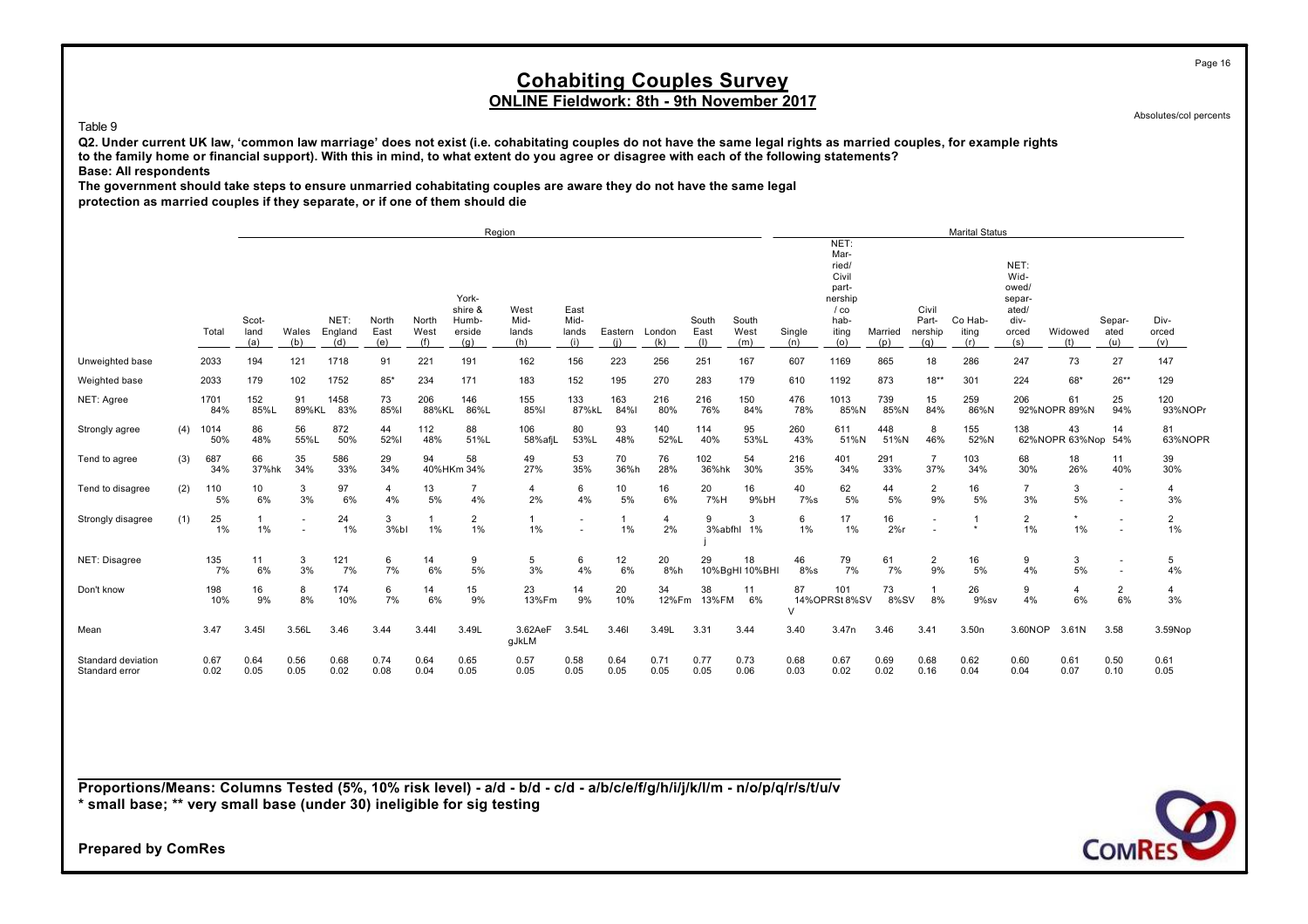Absolutes/col percents

Page 17

#### Table 10

**Q2. Under current UK law, 'common law marriage' does not exist (i.e. cohabitating couples do not have the same legal rights as married couples, for example rights to the family home or financial support). With this in mind, to what extent do you agree or disagree with each of the following statements? Base: All respondents**

**If one partner in an unmarried couple has given up their career to look after their children, they should be entitled**

**to financial support from their ex-partner if they separate**

|                                      |     |              | Gender       |               |                     |              |              |               | Age          |                    |              |              |              |              | Social Grade          |                       |              | <b>Employment Sector</b> |                     |
|--------------------------------------|-----|--------------|--------------|---------------|---------------------|--------------|--------------|---------------|--------------|--------------------|--------------|--------------|--------------|--------------|-----------------------|-----------------------|--------------|--------------------------|---------------------|
|                                      |     | Total        | Male<br>(a)  | Female<br>(b) | 18-24<br>(c)        | 25-34<br>(d) | 35-44<br>(e) | 45-54<br>(f)  | 55-64<br>(a) | $65+$<br>(h)       | 18-34<br>(i) | 35-54        | $55+$<br>(k) | AB<br>(1)    | C <sub>1</sub><br>(m) | C <sub>2</sub><br>(n) | DE<br>(0)    | Public<br>(p)            | Pri-<br>vate<br>(q) |
| Unweighted base                      |     | 2033         | 976          | 1057          | 229                 | 342          | 322          | 351           | 294          | 495                | 571          | 673          | 789          | 604          | 584                   | 327                   | 518          | 233                      | 850                 |
| Weighted base                        |     | 2033         | 992          | 1041          | 228                 | 350          | 327          | 362           | 299          | 468                | 577          | 689          | 767          | 544          | 567                   | 418                   | 504          | 256                      | 915                 |
| NET: Agree                           |     | 1551<br>76%  | 734<br>74%   | 817<br>79%A   | 148<br>65%          | 248<br>71%   | 230<br>70%   | 291<br>80%CDE | 230<br>77%Ce | 404<br>86%CDEFG69% | 396          | 521<br>76%   | 634<br>83%IJ | 423<br>78%   | 422<br>75%            | 329<br>79%            | 377<br>75%   | 188<br>73%               | 667<br>73%          |
| Strongly agree                       | (4) | 758<br>37%   | 325<br>33%   | 433<br>42%A   | 62<br>27%           | 120<br>34%   | 109<br>33%   | 138<br>38%C   | 113<br>38%C  | 216<br>46%CDEFG32% | 182          | 247<br>36%   | 329<br>43%IJ | 192<br>35%   | 217<br>38%            | 164<br>39%            | 186<br>37%   | 95<br>37%                | 321<br>35%          |
| Tend to agree                        | (3) | 793<br>39%   | 409<br>41%b  | 384<br>37%    | 86<br>38%           | 128<br>37%   | 121<br>37%   | 152<br>42%    | 117<br>39%   | 188<br>40%         | 214<br>37%   | 274<br>40%   | 305<br>40%   | 231<br>42%M  | 206<br>36%            | 165<br>40%            | 191<br>38%   | 93<br>36%                | 346<br>38%          |
| Tend to disagree                     | (2) | 130<br>6%    | 75<br>8%b    | 56<br>5%      | 25<br><b>11%FGH</b> | 30<br>9%FGH  | 30<br>9%FGH  | 15<br>4%      | 11<br>4%     | 21<br>4%           | 55<br>10%jK  | 44<br>6%k    | 31<br>4%     | 42<br>8%N    | 45<br>$8\%$ N         | 15<br>4%              | 29<br>6%     | 18<br>7%                 | 74<br>8%            |
| Strongly disagree                    | (1) | 45<br>2%     | 25<br>3%     | 19<br>2%      | 8<br>4%fh           | 14<br>4%fH   | 2%           | 5<br>1%       | 5<br>2%      | 6<br>1%            | 22<br>4%JK   | 12<br>2%     | 11<br>1%     | 12<br>2%     | 14<br>2%              | $\overline{7}$<br>2%  | 11<br>2%     | $\overline{7}$<br>3%     | 28<br>3%            |
| NET: Disagree                        |     | 175<br>9%    | 100<br>10%B  | 75<br>7%      | 33<br>14%FGH        | 44<br>13%FGH | 37<br>11%FGH | 19<br>5%      | 15<br>5%     | 27<br>6%           | 77<br>13%JK  | 56<br>8%k    | 42<br>5%     | 54<br>10%N   | 59<br>10%N            | 22<br>5%              | 40<br>8%     | 25<br>10%                | 101<br>11%          |
| Don't know                           |     | 307<br>15%   | 159<br>16%   | 148<br>14%    | 47<br>21%fH         | 57<br>16%H   | 60<br>18%H   | 51<br>14%H    | 53<br>18%H   | 38<br>8%           | 104<br>18%K  | 112<br>16%K  | 91<br>12%    | 67<br>12%    | 86<br>15%             | 67<br>16%             | 87<br>17%L   | 43<br>17%                | 146<br>16%          |
| Mean                                 |     | 3.31         | 3.24         | 3.38A         | 3.12                | 3.21         | 3.24         | 3.37CDe       | 3.38CDE      | 3.43CDE            | 3.18         | 3.311        | 3.41IJ       | 3.26         | 3.30                  | 3.38L                 | 3.32         | 3.30                     | 3.25                |
| Standard deviation<br>Standard error |     | 0.72<br>0.02 | 0.74<br>0.03 | 0.70<br>0.02  | 0.81<br>0.06        | 0.81<br>0.05 | 0.76<br>0.05 | 0.65<br>0.04  | 0.66<br>0.04 | 0.65<br>0.03       | 0.81<br>0.04 | 0.70<br>0.03 | 0.66<br>0.02 | 0.72<br>0.03 | 0.76<br>0.03          | 0.67<br>0.04          | 0.72<br>0.04 | 0.76<br>0.05             | 0.77<br>0.03        |

**Proportions/Means: Columns Tested (5%, 10% risk level) - a/b - c/d/e/f/g/h - i/j/k - l/m/n/o - p/q**

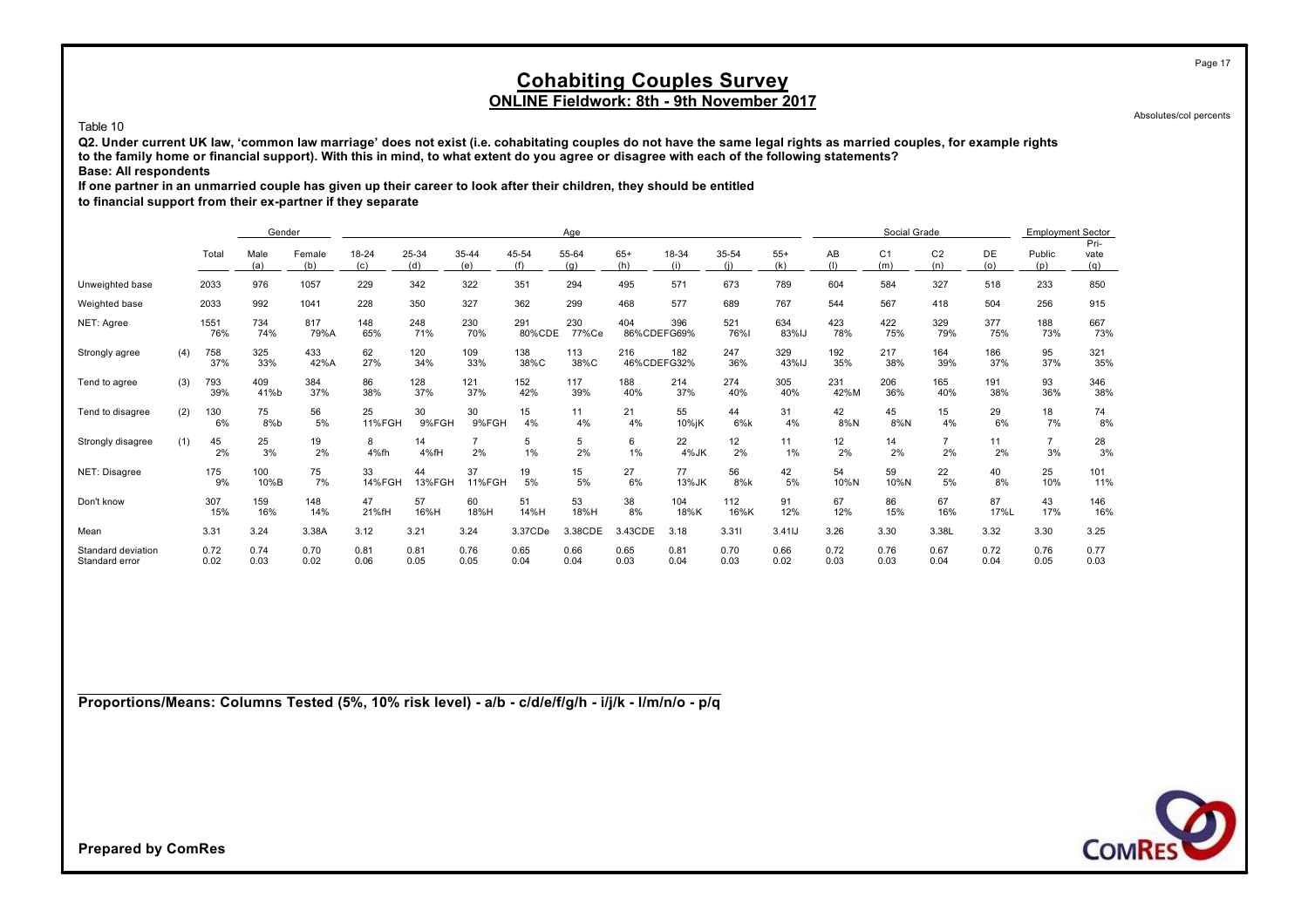### **Cohabiting Couples Survey ONLINE Fieldwork: 8th - 9th November 2017**

Absolutes/col percents

#### Table 10

**Q2. Under current UK law, 'common law marriage' does not exist (i.e. cohabitating couples do not have the same legal rights as married couples, for example rights to the family home or financial support). With this in mind, to what extent do you agree or disagree with each of the following statements? Base: All respondents**

**If one partner in an unmarried couple has given up their career to look after their children, they should be entitled**

**to financial support from their ex-partner if they separate**

|                                      |     |              |              |              |              |                      |              | Region             |              |              |              |              |                      |               |              |                 |              |                       | <b>Marital Status</b> |              |              |                      |                  |
|--------------------------------------|-----|--------------|--------------|--------------|--------------|----------------------|--------------|--------------------|--------------|--------------|--------------|--------------|----------------------|---------------|--------------|-----------------|--------------|-----------------------|-----------------------|--------------|--------------|----------------------|------------------|
|                                      |     |              |              |              |              |                      |              |                    |              |              |              |              |                      |               |              | NET:            |              |                       |                       |              |              |                      |                  |
|                                      |     |              |              |              |              |                      |              |                    |              |              |              |              |                      |               |              | Mar-            |              |                       |                       |              |              |                      |                  |
|                                      |     |              |              |              |              |                      |              |                    |              |              |              |              |                      |               |              | ried/           |              |                       |                       | NET:         |              |                      |                  |
|                                      |     |              |              |              |              |                      |              |                    |              |              |              |              |                      |               |              | Civil           |              |                       |                       | Wid-         |              |                      |                  |
|                                      |     |              |              |              |              |                      |              |                    |              |              |              |              |                      |               |              | part-           |              |                       |                       | owed/        |              |                      |                  |
|                                      |     |              |              |              |              |                      |              | York-              |              |              |              |              |                      |               |              | nership         |              |                       |                       | separ-       |              |                      |                  |
|                                      |     |              |              |              |              |                      |              | shire &            | West         | East         |              |              |                      |               |              | $/$ co          |              | Civil                 |                       | ated/        |              |                      |                  |
|                                      |     |              | Scot-        |              | NET:         | North                | North        | Humb-              | Mid-         | Mid-         |              |              | South                | South         |              | hab-            |              | Part-                 | Co Hab-               | div-         |              | Separ-               | Div-             |
|                                      |     | Total        | land         | Wales        | England      | East                 | West         | erside             | lands        | lands        | Eastern      | London       | East                 | West          | Single       | iting           | Married      | nership               | iting                 | orced        | Widowed      | ated                 | orced            |
|                                      |     |              | (a)          | (b)          | (d)          | (e)                  | (f)          | (q)                | (h)          | (i)          | (i)          | (k)          | (1)                  | (m)           | (n)          | (o)             | (p)          | (a)                   | (r)                   | (s)          | (1)          | (u)                  | (v)              |
| Unweighted base                      |     | 2033         | 194          | 121          | 1718         | 91                   | 221          | 191                | 162          | 156          | 223          | 256          | 251                  | 167           | 607          | 1169            | 865          | 18                    | 286                   | 247          | 73           | 27                   | 147              |
| Weighted base                        |     | 2033         | 179          | 102          | 1752         | $85*$                | 234          | 171                | 183          | 152          | 195          | 270          | 283                  | 179           | 610          | 1192            | 873          | $18**$                | 301                   | 224          | 68*          | $26**$               | 129              |
| NET: Agree                           |     | 1551         | 135          | 82           | 1335         | 62                   | 179          | 132                | 139          | 118          | 145          | 196          | 223                  | 142           | 409          | 950             | 707          | 13                    | 231                   | 184          | 53           | 22                   | 109              |
|                                      |     | 76%          | 75%          | 80%          | 76%          | 73%                  | 77%          | 77%                | 76%          | 77%          | 74%          | 73%          | 79%                  | 79%           | 67%          | 80%N            | 81%N         | 72%                   | 77%N                  | 82%N         | 78%n         | 83%                  | 84%Nr            |
| Strongly agree                       | (4) | 758<br>37%   | 62<br>35%    | 40<br>39%    | 656<br>37%   | 28<br>33%            | 81<br>34%    | 70<br>41%          | 67<br>37%    | 54<br>36%    | 66<br>34%    | 106<br>39%   | 105<br>37%           | 80<br>45%aefJ | 180<br>30%   | 478<br>40%N     | 355<br>41%N  | $\overline{4}$<br>22% | 120<br>40%N           | 95<br>43%N   | 25<br>37%    | 14<br>54%            | 56<br>43%N       |
|                                      |     |              |              |              |              |                      |              |                    |              |              |              |              |                      |               |              |                 |              |                       |                       |              |              |                      |                  |
| Tend to agree                        | (3) | 793          | 72           | 42           | 679          | 34                   | 99           | 62                 | 72           | 64           | 79           | 90           | 118                  | 62            | 229          | 472             | 352          | 9                     | 111                   | 89           | 28           | 8                    | 53               |
|                                      |     | 39%          | 40%          | 41%          | 39%          | 40%                  | 42%k         | 36%                | 39%          | 42%          | 41%          | 33%          | 42%k                 | 34%           | 38%          | 40%             | 40%          | 50%                   | 37%                   | 40%          | 42%          | 29%                  | 41%              |
| Tend to disagree                     | (2) | 130<br>6%    | 15<br>9%     | 4<br>4%      | 111<br>6%    | 6<br>8%              | 17<br>7%     | 12<br>7%           | 9<br>5%      | 9<br>6%      | 11<br>6%     | 15<br>5%     | 13<br>5%             | 19<br>10%bhkL | 52           | 67<br>9%OPsT 6% | 42<br>5%     | $\mathbf{1}$<br>6%    | 24<br>8%pt            | 11<br>5%     | 1%           | $\overline{2}$<br>9% | 8<br>6%          |
|                                      |     |              |              |              |              |                      |              |                    |              |              |              |              |                      |               |              |                 |              |                       |                       |              |              |                      |                  |
| Strongly disagree                    | (1) | 45<br>2%     | 3<br>2%      | ٠            | 42<br>2%     | $\overline{2}$<br>3% | 8<br>3%b     | $\mathbf{1}$<br>1% | 4<br>2%      | 4<br>3%b     | 4<br>2%      | 6<br>2%      | $\overline{7}$<br>2% | 6<br>3%b      | 22<br>4%Oprs | 20<br>2%        | 16<br>2%     |                       | $\overline{4}$<br>1%  | 3<br>1%      | ٠            | ٠                    | 3<br>2%          |
| NET: Disagree                        |     | 175          | 18           | 4            | 153          | 9                    | 25           | 13                 | 12           | 14           | 15           | 21           | 20                   | 24            | 74           | 88              | 59           | $\mathbf{1}$          | 28                    | 13           |              | $\overline{2}$       | 10 <sup>10</sup> |
|                                      |     | 9%           | 10%b         | 4%           | 9%b          | 10%                  | 11%b         | 8%                 | 7%           | 9%           | 8%           | 8%           | 7%                   | 14%Bghj<br>kL |              | 12%OPST 7%t     | 7%t          | 6%                    | 9%T                   | 6%           | 1%           | 9%                   | 8%t              |
| Don't know                           |     | 307          | 26           | 16           | 265          | 15                   | 29           | 26                 | 32           | 21           | 35           | 54           | 40                   | 13            | 126          | 154             | 107          | 4                     | 43                    | 27           | 14           | $\overline{2}$       | 10               |
|                                      |     | 15%          | 14%m         | 16%M         | 15%          | 17%M                 | 13%          | 15%M               | 18%M         | 14%m         | 18%M         | 20%fM        | 14%m                 | 7%            | $\vee$       | 21%OPRSI3%      | 12%          | 22%                   | 14%v                  | 12%          |              | 21%opsV 8%           | 8%               |
| Mean                                 |     | 3.31         | 3.27         | 3.42f        | 3.31         | 3.24                 | 3.23         | 3.38f              | 3.34         | 3.28         | 3.29         | 3.37f        | 3.32                 | 3.30          | 3.17         | 3.36N           | 3.37N        | 3.21                  | 3.34N                 | 3.40N        | 3.45N        | 3.50                 | 3.36N            |
|                                      |     |              |              |              |              |                      |              |                    |              |              |              |              |                      |               |              |                 |              |                       |                       |              |              |                      |                  |
| Standard deviation<br>Standard error |     | 0.72<br>0.02 | 0.72<br>0.06 | 0.58<br>0.06 | 0.73<br>0.02 | 0.74<br>0.09         | 0.76<br>0.06 | 0.67<br>0.05       | 0.70<br>0.06 | 0.74<br>0.06 | 0.70<br>0.05 | 0.73<br>0.05 | 0.71<br>0.05         | 0.80<br>0.06  | 0.79<br>0.04 | 0.69<br>0.02    | 0.69<br>0.02 | 0.59<br>0.15          | 0.71<br>0.05          | 0.66<br>0.04 | 0.53<br>0.07 | 0.68<br>0.14         | 0.71<br>0.06     |
|                                      |     |              |              |              |              |                      |              |                    |              |              |              |              |                      |               |              |                 |              |                       |                       |              |              |                      |                  |

**Proportions/Means: Columns Tested (5%, 10% risk level) - a/d - b/d - c/d - a/b/c/e/f/g/h/i/j/k/l/m - n/o/p/q/r/s/t/u/v \* small base; \*\* very small base (under 30) ineligible for sig testing**

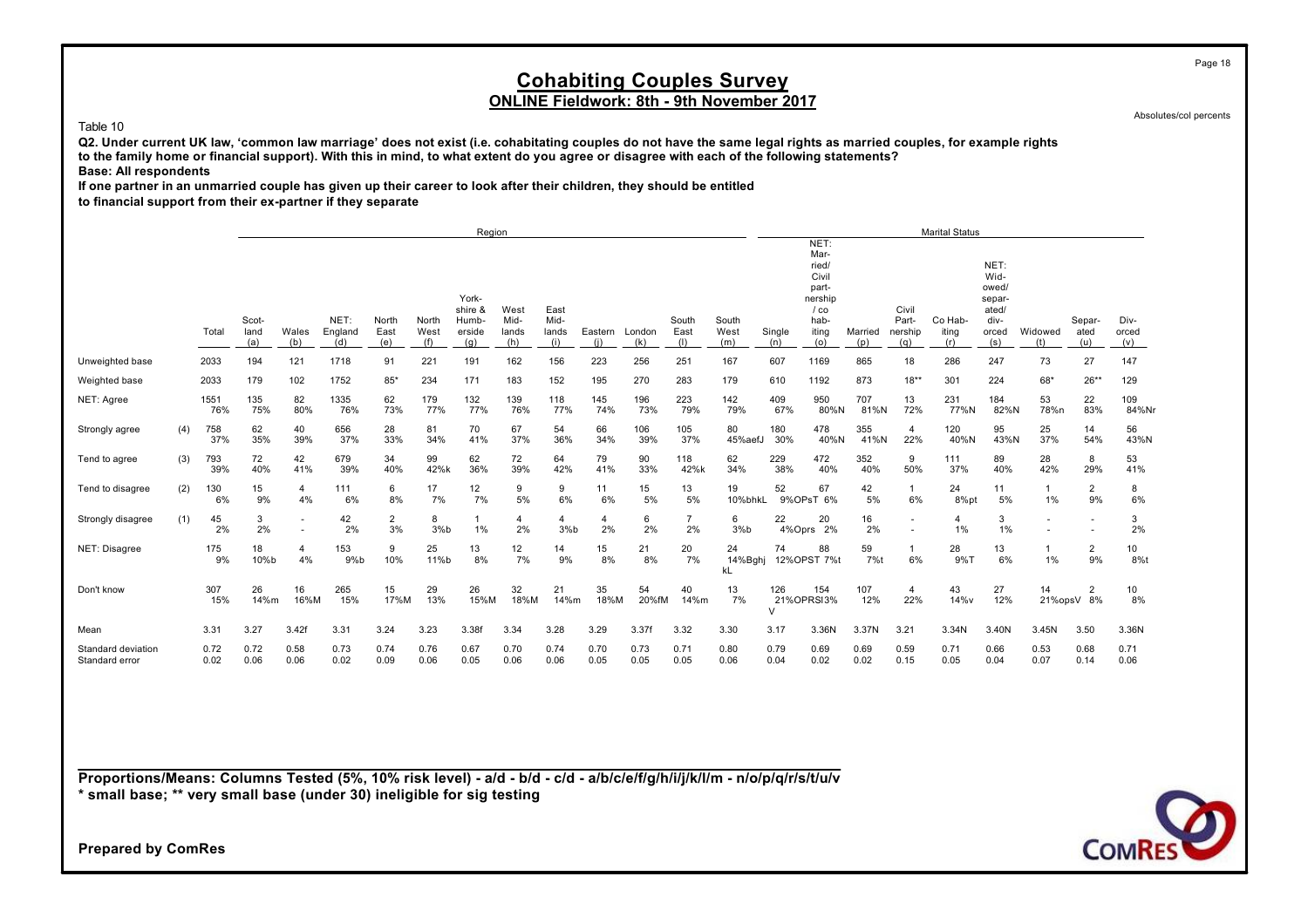Absolutes/col percents

Page 19

#### Table 11

**Q2. Under current UK law, 'common law marriage' does not exist (i.e. cohabitating couples do not have the same legal rights as married couples, for example rights to the family home or financial support). With this in mind, to what extent do you agree or disagree with each of the following statements? Base: All respondents**

**Unmarried couples who live together should be encouraged by the government to have legal agreements in place to cover**

**what will happen if they separate or if one partner dies**

|                                      |     |              | Gender       |               |                      |               |               |              | Age                  |                    |                      |              |              |              | Social Grade          |                       |              | <b>Employment Sector</b> |                     |
|--------------------------------------|-----|--------------|--------------|---------------|----------------------|---------------|---------------|--------------|----------------------|--------------------|----------------------|--------------|--------------|--------------|-----------------------|-----------------------|--------------|--------------------------|---------------------|
|                                      |     | Total        | Male<br>(a)  | Female<br>(b) | 18-24<br>(c)         | 25-34<br>(d)  | 35-44<br>(e)  | 45-54<br>(f) | 55-64<br>(a)         | $65+$<br>(h)       | 18-34<br>(i)         | 35-54        | $55+$<br>(k) | AB<br>(1)    | C <sub>1</sub><br>(m) | C <sub>2</sub><br>(n) | DE<br>(o)    | Public<br>(p)            | Pri-<br>vate<br>(g) |
| Unweighted base                      |     | 2033         | 976          | 1057          | 229                  | 342           | 322           | 351          | 294                  | 495                | 571                  | 673          | 789          | 604          | 584                   | 327                   | 518          | 233                      | 850                 |
| Weighted base                        |     | 2033         | 992          | 1041          | 228                  | 350           | 327           | 362          | 299                  | 468                | 577                  | 689          | 767          | 544          | 567                   | 418                   | 504          | 256                      | 915                 |
| NET: Agree                           |     | 1708<br>84%  | 807<br>81%   | 901<br>87%A   | 168<br>74%           | 285<br>81%C   | 261<br>80%    | 305<br>84%C  | 263<br>88%CDE        | 427<br>91%CDEF 78% | 453                  | 566<br>82%   | 690<br>90%IJ | 470<br>86%O  | 481<br>85%            | 348<br>83%            | 408<br>81%   | 214<br>84%               | 737<br>81%          |
| Strongly agree                       | (4) | 999<br>49%   | 449<br>45%   | 550<br>53%A   | 79<br>35%            | 144<br>41%    | 150<br>46%C   | 185<br>51%CD | 161<br>54%CDe        | 280<br>60%CDEF     | 223<br>39%           | 335<br>49%   | 441<br>58%IJ | 271<br>50%   | 279<br>49%            | 193<br>46%            | 257<br>51%   | 129<br>50%               | 400<br>44%          |
| Tend to agree                        | (3) | 709<br>35%   | 358<br>36%   | 351<br>34%    | 89<br>39%h           | 141<br>40%fH  | 110<br>34%    | 120<br>33%   | 103<br>34%           | 146<br>31%         | 229<br>40%JK         | 231<br>33%   | 249<br>33%   | 199<br>37%O  | 203<br>36%o           | 156<br>37%O           | 151<br>30%   | 86<br>33%                | 337<br>37%          |
| Tend to disagree                     | (2) | 86<br>4%     | 58<br>6%B    | 28<br>3%      | 19<br>8%dFGH         | 15<br>$4\%$ g | 19<br>$6\%$ G | 12<br>3%     | 5<br>2%              | 17<br>4%           | 33<br>6%K            | 31<br>4%     | 22<br>3%     | 23<br>4%     | 26<br>5%              | 12<br>3%              | 25<br>5%     | 9<br>4%                  | 50<br>5%            |
| Strongly disagree                    | (1) | 28<br>1%     | 20<br>$2\%B$ | 8<br>1%       | $\overline{2}$<br>1% | 5<br>1%       | 4<br>1%       | 4<br>1%      | $\overline{7}$<br>2% | 5<br>1%            | $\overline{7}$<br>1% | 8<br>1%      | 13<br>2%     | 5<br>1%      | 10<br>2%              | 6<br>2%               | 6<br>1%      | 4<br>2%                  | 13<br>1%            |
| NET: Disagree                        |     | 114<br>6%    | 78<br>8%B    | 36<br>3%      | 20<br>9%FGh          | 20<br>6%      | 23<br>7%      | 16<br>4%     | 12<br>4%             | 23<br>5%           | 40<br>7%k            | 39<br>6%     | 35<br>5%     | 28<br>5%     | 36<br>6%              | 19<br>4%              | 31<br>6%     | 13<br>5%                 | 63<br>7%            |
| Don't know                           |     | 211<br>10%   | 107<br>11%   | 104<br>10%    | 39<br>17%fGH         | 45<br>13%gH   | 43<br>13%gH   | 41<br>11%H   | 24<br>8%H            | 18<br>4%           | 85<br>15%K           | 84<br>12%K   | 42<br>5%     | 46<br>8%     | 49<br>9%              | 51<br>12%             | 65<br>13%LM  | 29<br>11%                | 115<br>13%          |
| Mean                                 |     | 3.47         | 3.40         | 3.54A         | 3.30                 | 3.39          | 3.43c         | 3.51CD       | 3.51CD               | 3.56CDE            | 3.36                 | 3.481        | $3.54$ lj    | 3.48         | 3.45                  | 3.46                  | 3.50         | 3.49                     | 3.41                |
| Standard deviation<br>Standard error |     | 0.66<br>0.02 | 0.71<br>0.02 | 0.60<br>0.02  | 0.68<br>0.05         | 0.66<br>0.04  | 0.68<br>0.04  | 0.63<br>0.04 | 0.66<br>0.04         | 0.63<br>0.03       | 0.67<br>0.03         | 0.66<br>0.03 | 0.64<br>0.02 | 0.64<br>0.03 | 0.68<br>0.03          | 0.65<br>0.04          | 0.67<br>0.03 | 0.66<br>0.05             | 0.68<br>0.02        |

**Proportions/Means: Columns Tested (5%, 10% risk level) - a/b - c/d/e/f/g/h - i/j/k - l/m/n/o - p/q**

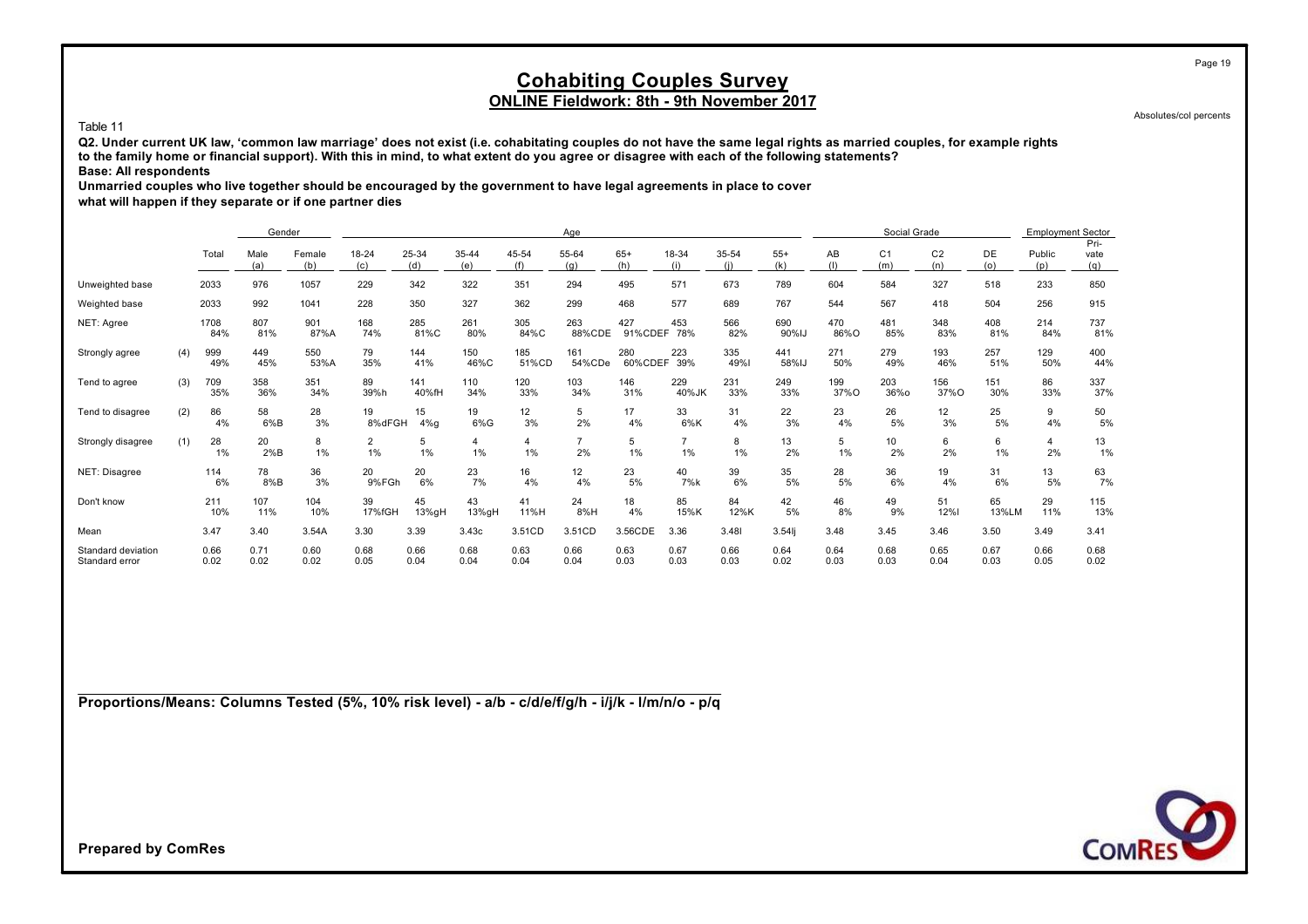### **Cohabiting Couples Survey ONLINE Fieldwork: 8th - 9th November 2017**

Absolutes/col percents

#### Table 11

**Q2. Under current UK law, 'common law marriage' does not exist (i.e. cohabitating couples do not have the same legal rights as married couples, for example rights to the family home or financial support). With this in mind, to what extent do you agree or disagree with each of the following statements? Base: All respondents**

**Unmarried couples who live together should be encouraged by the government to have legal agreements in place to cover what will happen if they separate or if one partner dies**

|                                      |     |              |                      |              |                        |                      |                      | Region                                     |                              |                              |                |                      |                      |                        |                         |                                                                                      |                |                                  | <b>Marital Status</b>   |                                                                  |                      |                       |                       |
|--------------------------------------|-----|--------------|----------------------|--------------|------------------------|----------------------|----------------------|--------------------------------------------|------------------------------|------------------------------|----------------|----------------------|----------------------|------------------------|-------------------------|--------------------------------------------------------------------------------------|----------------|----------------------------------|-------------------------|------------------------------------------------------------------|----------------------|-----------------------|-----------------------|
|                                      |     | Total        | Scot-<br>land<br>(a) | Wales<br>(b) | NET:<br>England<br>(d) | North<br>East<br>(e) | North<br>West<br>(f) | York-<br>shire &<br>Humb-<br>erside<br>(q) | West<br>Mid-<br>lands<br>(h) | East<br>Mid-<br>lands<br>(i) | Eastern<br>(i) | London<br>(k)        | South<br>East<br>(1) | South<br>West<br>(m)   | Single<br>(n)           | NET:<br>Mar-<br>ried/<br>Civil<br>part-<br>nership<br>$/$ co<br>hab-<br>iting<br>(o) | Married<br>(p) | Civil<br>Part-<br>nership<br>(a) | Co Hab-<br>iting<br>(r) | NET:<br>Wid-<br>owed/<br>separ-<br>ated/<br>div-<br>orced<br>(s) | Widowed<br>(1)       | Separ-<br>ated<br>(u) | Div-<br>orced<br>(v)  |
| Unweighted base                      |     | 2033         | 194                  | 121          | 1718                   | 91                   | 221                  | 191                                        | 162                          | 156                          | 223            | 256                  | 251                  | 167                    | 607                     | 1169                                                                                 | 865            | 18                               | 286                     | 247                                                              | 73                   | 27                    | 147                   |
| Weighted base                        |     | 2033         | 179                  | 102          | 1752                   | $85*$                | 234                  | 171                                        | 183                          | 152                          | 195            | 270                  | 283                  | 179                    | 610                     | 1192                                                                                 | 873            | $18**$                           | 301                     | 224                                                              | 68*                  | $26**$                | 129                   |
| NET: Agree                           |     | 1708<br>84%  | 154<br>86%           | 91<br>89%KL  | 1464<br>84%            | 70<br>82%            | 201<br>86%           | 143<br>84%                                 | 151<br>83%                   | 133<br>87%kl                 | 163<br>83%     | 217<br>80%           | 226<br>80%           | 159<br>89%KL           | 473<br>78%              | 1022<br>86%N                                                                         | 759<br>87%Nr   | 15<br>82%                        | 248<br>82%              | 207                                                              | 62<br>93%NOPR90%N    | 24<br>89%             | 122<br>94%NOPR        |
| Strongly agree                       | (4) | 999<br>49%   | 85<br>48%            | 55<br>54%l   | 859<br>49%             | 37<br>43%            | 113<br>48%           | 80<br>47%                                  | 100<br>55%L                  | 80<br>52%l                   | 97<br>50%      | 130<br>48%           | 119<br>42%           | 103                    | 250<br>58%aEgk 41%      | 610<br>51%N                                                                          | 454<br>52%N    | 9<br>49%                         | 147<br>49%N             | 136                                                              | 40<br>61%NOPR59%N    | 14<br>53%             | 82<br>63%NOPR         |
| Tend to agree                        | (3) | 709<br>35%   | 68<br>38%h           | 36<br>36%    | 604<br>34%             | 33<br>39%h           | 88<br>38%h           | 63<br>37%h                                 | 51<br>28%                    | 53<br>35%                    | 66<br>34%      | 87<br>32%            | 107<br>38%h          | 56<br>31%              | 223<br>37%              | 412<br>35%                                                                           | 305<br>35%     | 6<br>33%                         | 101<br>33%              | 71<br>32%                                                        | 21<br>31%            | 10<br>36%             | 40<br>31%             |
| Tend to disagree                     | (2) | 86<br>4%     | 8<br>5%i             | 3<br>3%      | 75<br>4%               | 3<br>3%              | 10<br>4%i            | 6<br>3%                                    | 3<br>2%                      | $\overline{1}$<br>1%         | 11<br>6%hl     | 20<br>7%HI           | 12<br>4%i            | 9<br>5%                | 39                      | 42<br>6%OPSV 3%                                                                      | 26<br>3%       | 3<br>18%                         | 13<br>4%                | 6<br>3%                                                          | $\mathbf{1}$<br>2%   | 2<br>8%               | $\overline{2}$<br>2%  |
| Strongly disagree                    | (1) | 28<br>1%     | $\overline{2}$<br>1% | ٠<br>۰       | 26<br>1%               | 2<br>3%b             | $\overline{2}$<br>1% | $\overline{2}$<br>1%                       | $\mathbf{1}$<br>$1\%$        | 2<br>1%                      | 1%             | $\overline{2}$<br>1% | 11<br><b>JKm</b>     | 4%abfgh 1%             | $\overline{7}$<br>$1\%$ | 18<br>1%                                                                             | 14<br>2%       |                                  | 3<br>1%                 | 3<br>1%                                                          | $\overline{c}$<br>2% |                       | $\mathbf{1}$<br>$1\%$ |
| NET: Disagree                        |     | 114<br>6%    | 10<br>5%             | 3<br>3%      | 101<br>6%              | 5<br>6%              | 12<br>5%             | 4%                                         | 4<br>2%                      | $\overline{4}$<br>2%         | 12<br>6%h      | 22<br>8%bHI          | 23<br>8%bHI          | 10 <sup>10</sup><br>6% | 46                      | 59<br>8%OPsv 5%                                                                      | 40<br>5%       | 3<br>18%                         | 16<br>5%                | 9<br>4%                                                          | $\frac{3}{5\%}$      | 2<br>8%               | $\overline{4}$<br>3%  |
| Don't know                           |     | 211<br>10%   | 15<br>9%             | 8<br>8%      | 188<br>11%             | 10<br>11%            | 20<br>9%             | 20<br>12%M                                 | 27<br>15%afM                 | 16<br>10%m                   | 20<br>10%m     | 32<br>12%M           | 33<br>12%M           | 9<br>5%                | 91                      | 111<br>15%OPSTV9%SV                                                                  | 73<br>8%SV     |                                  | 38<br>13%pStV           | 8<br>4%                                                          | 3<br>5%              | 3%                    | $\overline{4}$<br>3%  |
| Mean                                 |     | 3.47         | 3.45                 | 3.55eL       | 3.47                   | 3.39                 | 3.46                 | 3.471                                      | 3.61AEF<br>gjKL              | 3.54L                        | 3.48           | 3.44                 | 3.34                 | 3.54L                  | 3.38                    | 3.49N                                                                                | 3.50N          | 3.32                             | 3.49n                   | 3.57N                                                            | 3.55n                | 3.47                  | 3.61Nopr              |
| Standard deviation<br>Standard error |     | 0.66<br>0.02 | 0.64<br>0.05         | 0.55<br>0.05 | 0.67<br>0.02           | 0.72<br>0.08         | 0.64<br>0.04         | 0.63<br>0.05                               | 0.57<br>0.05                 | 0.61<br>0.05                 | 0.64<br>0.05   | 0.69<br>0.05         | 0.77<br>0.05         | 0.64<br>0.05           | 0.68<br>0.03            | 0.65<br>0.02                                                                         | 0.65<br>0.02   | 0.78<br>0.18                     | 0.65<br>0.04            | 0.62<br>0.04                                                     | 0.67<br>0.08         | 0.65<br>0.13          | 0.58<br>0.05          |

**Proportions/Means: Columns Tested (5%, 10% risk level) - a/d - b/d - c/d - a/b/c/e/f/g/h/i/j/k/l/m - n/o/p/q/r/s/t/u/v \* small base; \*\* very small base (under 30) ineligible for sig testing**

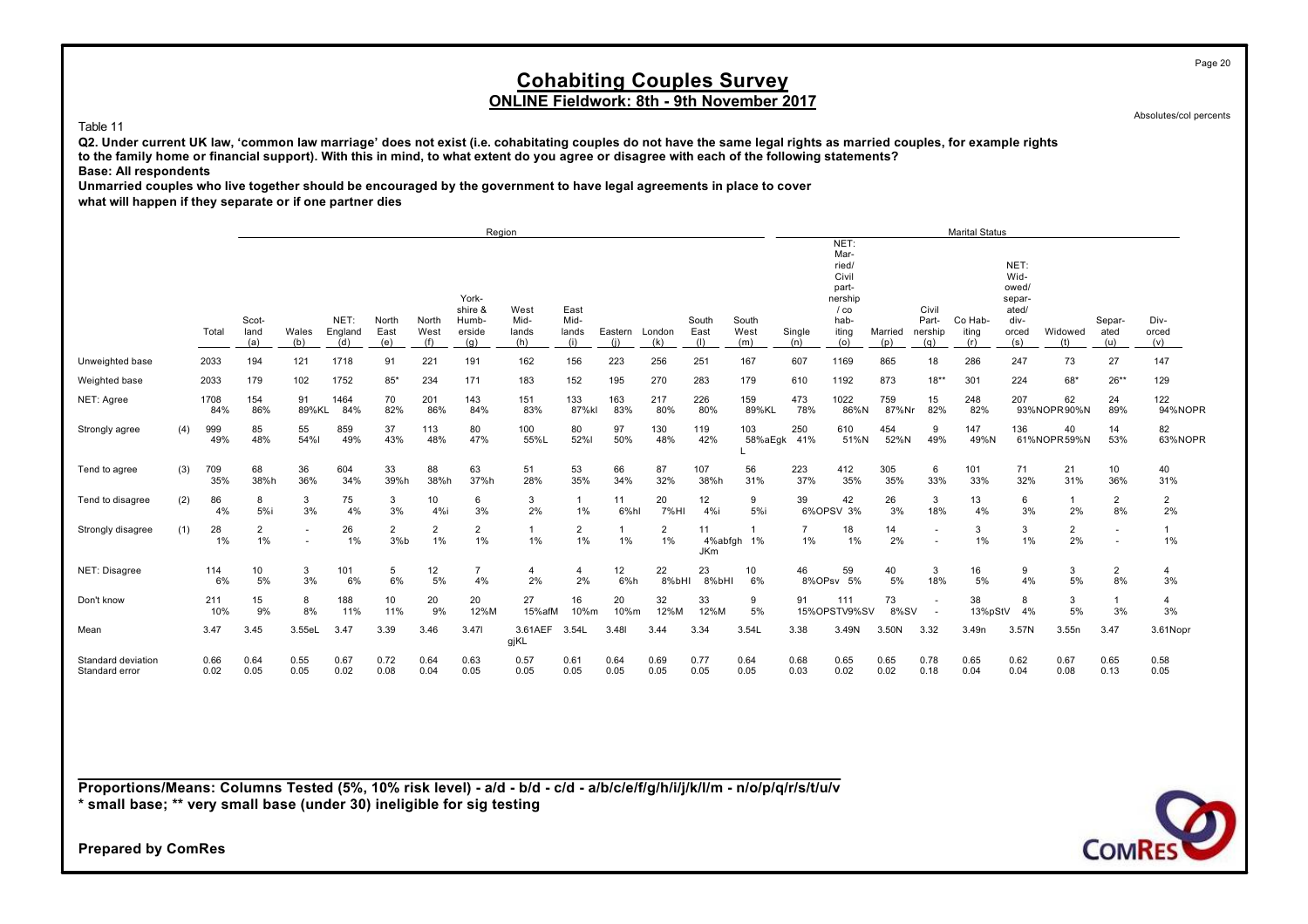Absolutes/col percents

Page 21

#### Table 12

**Q2. Under current UK law, 'common law marriage' does not exist (i.e. cohabitating couples do not have the same legal rights as married couples, for example rights to the family home or financial support). With this in mind, to what extent do you agree or disagree with each of the following statements? Base: All respondents**

**When unmarried couples buy a home together, advice should be provided to them as part of the purchasing process to**

**ensure they are aware of their legal rights in the event of separation**

|                                      |     |              | Gender       |               |                      |                |                      |                | Age            |                     |              |              |                        |              | Social Grade          |                           |              | <b>Employment Sector</b> |                     |
|--------------------------------------|-----|--------------|--------------|---------------|----------------------|----------------|----------------------|----------------|----------------|---------------------|--------------|--------------|------------------------|--------------|-----------------------|---------------------------|--------------|--------------------------|---------------------|
|                                      |     | Total        | Male<br>(a)  | Female<br>(b) | 18-24<br>(c)         | 25-34<br>(d)   | 35-44<br>(e)         | 45-54<br>(f)   | 55-64<br>(a)   | $65+$<br>(h)        | 18-34<br>(i) | 35-54<br>(i) | $55+$<br>(k)           | AB<br>(1)    | C <sub>1</sub><br>(m) | C <sub>2</sub><br>(n)     | DE<br>(o)    | Public<br>(p)            | Pri-<br>vate<br>(q) |
| Unweighted base                      |     | 2033         | 976          | 1057          | 229                  | 342            | 322                  | 351            | 294            | 495                 | 571          | 673          | 789                    | 604          | 584                   | 327                       | 518          | 233                      | 850                 |
| Weighted base                        |     | 2033         | 992          | 1041          | 228                  | 350            | 327                  | 362            | 299            | 468                 | 577          | 689          | 767                    | 544          | 567                   | 418                       | 504          | 256                      | 915                 |
| NET: Agree                           |     | 1804<br>89%  | 869<br>88%   | 935<br>90%    | 181<br>80%           | 298<br>85%     | 277<br>85%           | 326<br>90%Cde  | 273<br>91%CDE  | 448<br>96%CDEFG 83% | 479          | 603<br>88%   | 721<br>94%IJ           | 483<br>89%   | 516<br>91%no          | 364<br>87%                | 441<br>88%   | 225<br>88%               | 785<br>86%          |
| Strongly agree                       | (4) | 1237<br>61%  | 577<br>58%   | 660<br>63%A   | 100<br>44%           | 171<br>49%     | 195<br>59%CD         | 222<br>61%CD   | 212<br>71%CDEF | 338<br>72%CDEF      | 271<br>47%   | 417<br>61%   | 550<br>72%IJ           | 328<br>60%   | 349<br>62%            | 240<br>57%                | 320<br>64%   | 154<br>60%               | 505<br>55%          |
| Tend to agree                        | (3) | 566<br>28%   | 292<br>29%   | 275<br>26%    | 82<br>36%EGH         | 127<br>36%EfGH | 83<br>25%            | 104<br>29%G    | 62<br>21%      | 110<br>23%          | 209<br>36%JK | 186<br>27%k  | 171<br>22%             | 154<br>28%   | 168<br>30%o           | 124<br>30%                | 121<br>24%   | 70<br>27%                | 280<br>31%          |
| Tend to disagree                     | (2) | 56<br>3%     | 35<br>4%b    | 21<br>2%      | 11<br>5%fgH          | 14<br>4%H      | 13<br>4%H            | 8<br>2%        | 5<br>2%        | 4<br>1%             | 25<br>4%K    | 21<br>3%K    | 10 <sup>10</sup><br>1% | 26<br>5%Mo   | 1%                    | 10<br>2%                  | 13<br>3%     | 9<br>3%                  | 37<br>4%            |
| Strongly disagree                    | (1) |              | 5            | 3<br>٠        | $\overline{2}$<br>1% | $\star$        | $\overline{2}$<br>1% | $\overline{2}$ | ۰              |                     | 3<br>$\star$ | 4<br>1%      |                        |              | 4<br>$1\%$ o          | $\overline{2}$<br>$\star$ | $\sim$       | ۰                        |                     |
| NET: Disagree                        |     | 63<br>3%     | 39<br>4%B    | 23<br>2%      | 13<br>6%fGH          | 15<br>4%gH     | 15<br>5%gH           | 9<br>3%        | 5<br>2%        | 5<br>1%             | 28<br>5%K    | 24<br>4%K    | 10<br>1%               | 27<br>5%Mo   | 11<br>2%              | 12<br>3%                  | 13<br>3%     | 9<br>3%                  | 41<br>5%            |
| Don't know                           |     | 167<br>8%    | 84<br>8%     | 83<br>8%      | 34<br>15%FGH         | 36<br>10%H     | 35<br>11%H           | 27<br>7%H      | 20<br>7%H      | 15<br>3%            | 70<br>12%jK  | 61<br>9%K    | 35<br>5%               | 35<br>6%     | 39<br>7%              | 42<br>10%I                | 50<br>10%L   | 23<br>9%                 | 88<br>10%           |
| Mean                                 |     | 3.63         | 3.59         | 3.66A         | 3.44                 | 3.49           | 3.61CD               | 3.63CD         | 3.74CDEF       | 3.73CDEF            | 3.47         | 3.621        | 3.74IJ                 | 3.59         | 3.63                  | 3.60                      | 3.68Ln       | 3.62                     | 3.56                |
| Standard deviation<br>Standard error |     | 0.56<br>0.01 | 0.59<br>0.02 | 0.53<br>0.02  | 0.65<br>0.05         | 0.60<br>0.03   | 0.61<br>0.04         | 0.55<br>0.03   | 0.48<br>0.03   | 0.47<br>0.02        | 0.62<br>0.03 | 0.58<br>0.02 | 0.48<br>0.02           | 0.60<br>0.03 | 0.55<br>0.02          | 0.57<br>0.03              | 0.53<br>0.02 | 0.56<br>0.04             | 0.61<br>0.02        |

**Proportions/Means: Columns Tested (5%, 10% risk level) - a/b - c/d/e/f/g/h - i/j/k - l/m/n/o - p/q**